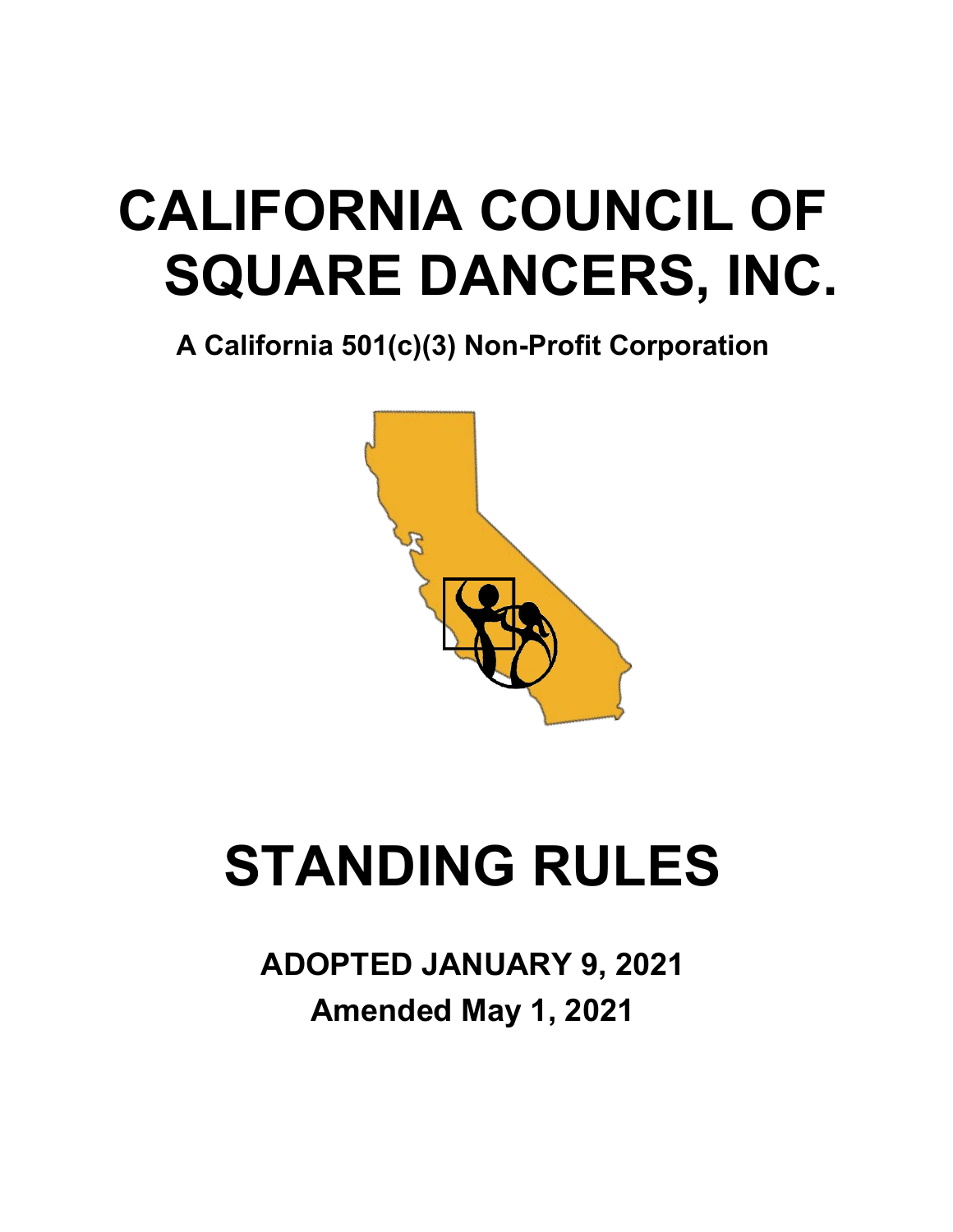## **ADOPTED JANUARY 9, 2021**

### Contents 1. [COUNCIL AFFILIATE AREA ASSIGNMENTS...........................................................](#page-2-0) 1 2. [APPLICATION FOR AND TERMINATION OF AFFILIATION....................................](#page-2-1) 1 3. ELECTED OFFICERS [...............................................................................................](#page-3-0) 2 4. [ELECTED OFFICER DUTIES....................................................................................](#page-3-1) 2 5. [STANDING COMMITTEES........................................................................................](#page-6-0) 5 6. [CALIFORNIA COUNCIL OF SQUARE DANCERS MEETINGS](#page-15-0) [05/01/2021] ......... 14 7. [DUES.......................................................................................................................](#page-17-0) 16 8. [BADGES..................................................................................................................](#page-17-1) 16 9. [PUBLICATIONS.......................................................................................................](#page-17-2) 16 10. EFFECTIVE DATES OF COUNCIL PUBLICATIONS…………………………………17 11. [STATE AND NATIONAL SQUARE DANCE CONVENTIONS®...............................](#page-18-0) 17 [12. STANDING RULES AMENDMENTS......................................................................](#page-18-1) 17 EXHIBIT A - CORPORATE FILINGS…………………………………………………………18 EXHIBIT B - [AFFILIATE GUIDELINES FOR HOSTING COUNCIL MEETINGS](#page-20-0) ........... 19 EXHIBIT C - CALIFORNIA STATE SUQRE DANCE CONVENTION POLICY...………-C-i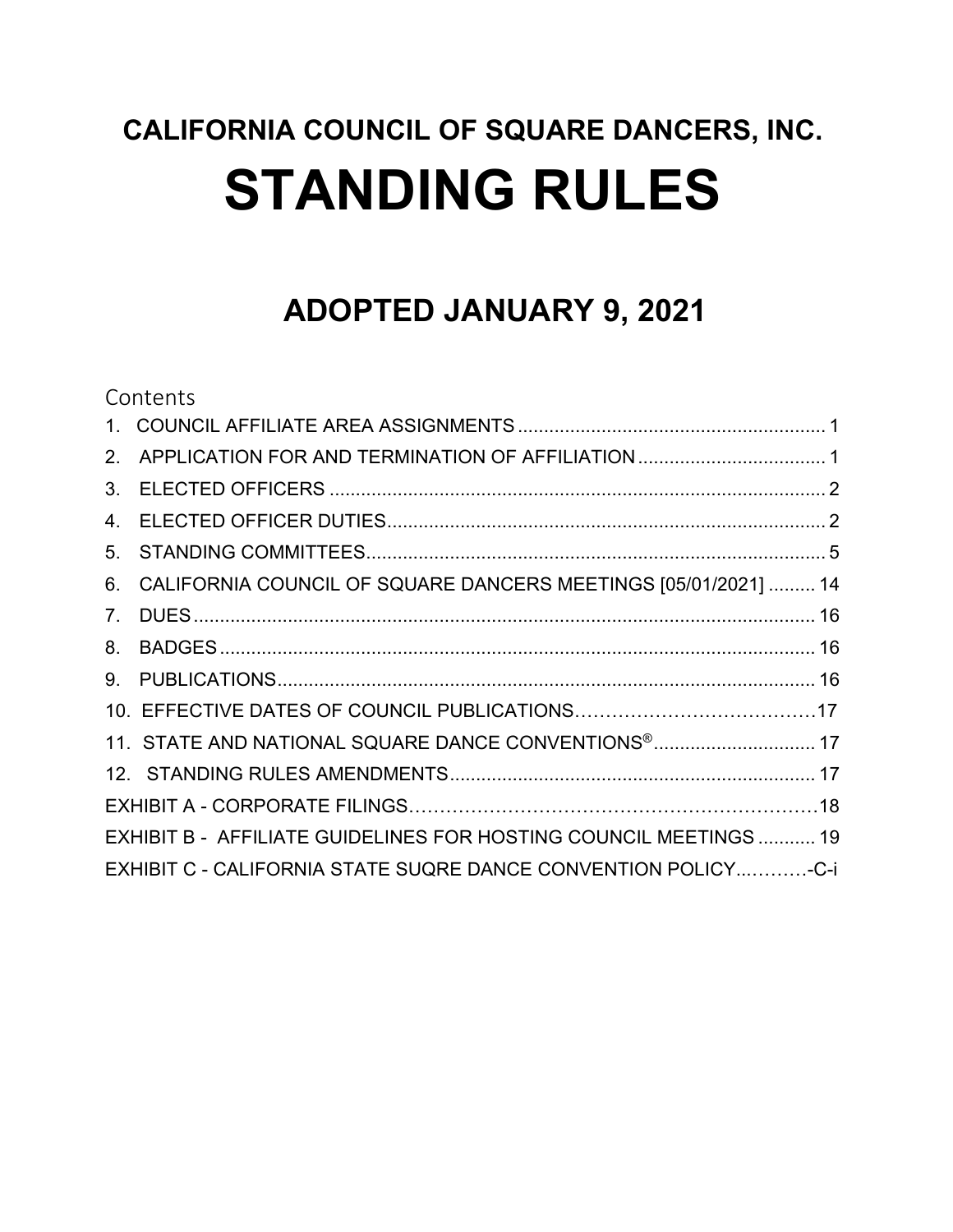#### 1. COUNCIL AFFILIATE AREA ASSIGNMENTS

<span id="page-2-0"></span>Each Affiliate shall be assigned to one of the three geographic areas as follows:

- A. Northern Area: Associated Square Dancers of Superior California, Inc.; Northern California Square Dancers Association, Inc.; North State Dancers' Association, Inc.; Peninsula Square Dance Federation; Santa Clara Valley Square Dancers Association, Inc.; and San Joaquin Valley Square Dancing Association, Inc.
- B. Central Area: Central Coast Square Dance Association; Central California Square Dance Association, Inc.; Council Affiliate Past President's Group; United Square Dancers Association; and Valley Associated Square Dancers.
- C. Southern Area: Bachelors 'n' Bachelorettes International, Inc.; Back Country Square Dance Association; Cow Counties Hoedown Association, Inc.; Palomar Square Dance Association, Inc.; San Diego Square Dance Association, Inc.; and Western Square Dance Association, Inc.

Each of these Areas shall be represented by an Area Vice President nominated and elected in accordance with the Council Bylaws.

#### <span id="page-2-1"></span>2. APPLICATION FOR AND TERMINATION OF AFFILIATION

- A. Each applicant for affiliation in the California Council of Square Dancers, Inc. (hereinafter "Council" / "Corporation") must submit with its application, copies of its Articles of Incorporation, if incorporated. In addition, each applicant must submit copies of its Constitution and Bylaws and a resolution accepting the Articles of Incorporation, Bylaws and Standing Rules of the California Council of Square Dancers, Inc.
- B. Investigation of the application for affiliation with the California Council of Square Dancers, Inc. shall be the responsibility of the Membership Committee.
- C. Any Affiliate who fails to uphold or comply with Council's governing documents or fails to be represented at three consecutive regular Board of Directors meetings, or for other cause deemed sufficient, may be suspended or expelled by an affirmative two-thirds vote of the Board of Directors present after an appropriate hearing, due notice having been given the Affiliate at least two months before such vote is taken.
	- 1) The President shall set a date, place and time to meet for an appropriate hearing of the charges against the accused.
	- 2) The date of said hearing shall be within 30 days of receipt of the petition for removal.
	- 3) The Council Secretary shall notify all parties, by registered mail, of the date, place and time of this hearing.
	- 4) All parties the petitioners and the accused must attend said hearing, which shall be open to any other officers and/or members of the Board of Directors.
	- 5) The hearing shall be conducted pursuant to the rules and procedures established by the Board of Directors at the time such hearing becomes necessary.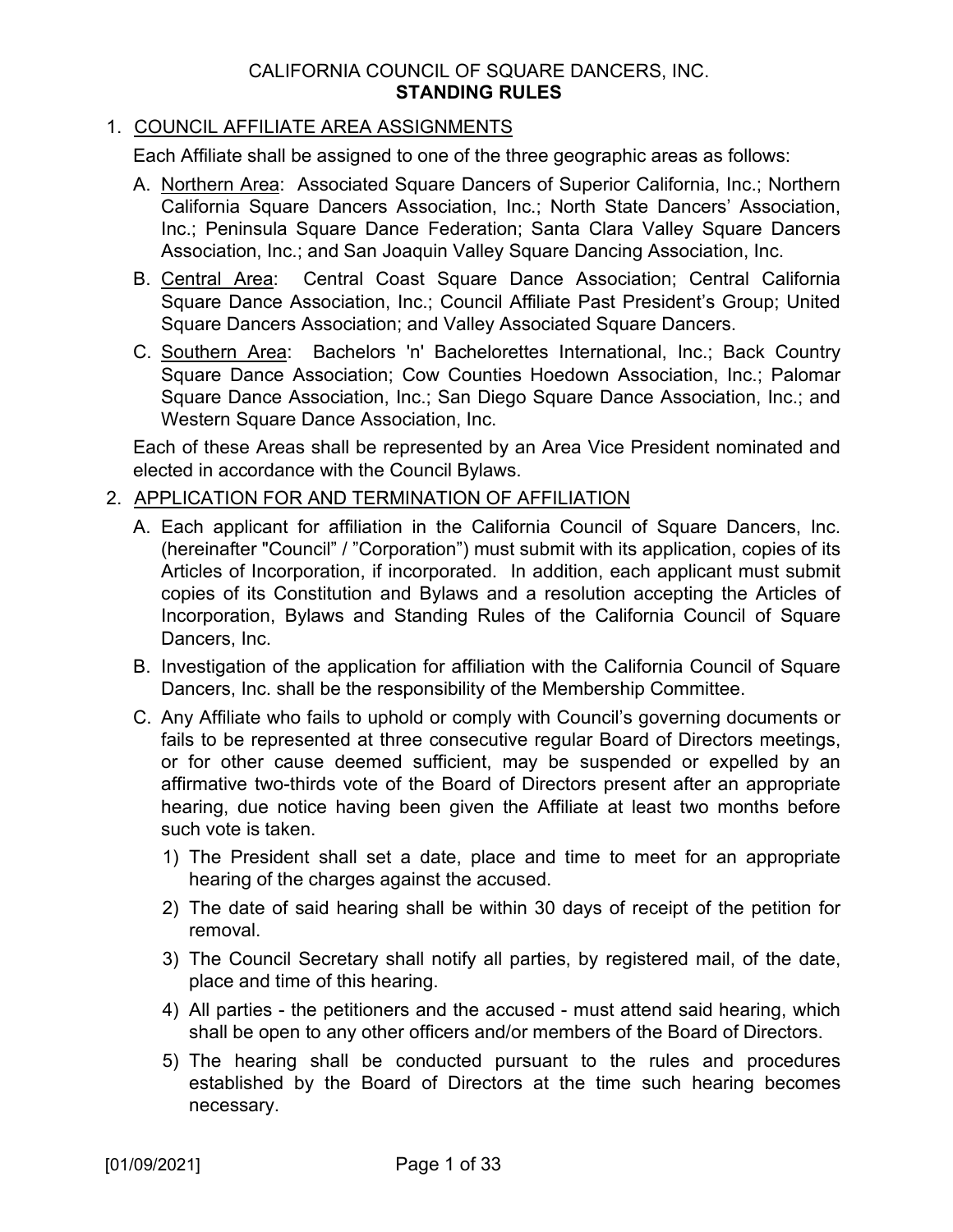- D. An Affiliate shall be held responsible for any action that may be detrimental to the purposes of the Articles of Incorporation, Bylaws, and Standing Rules of the California Council of Square Dancers, Inc.
- <span id="page-3-0"></span>3. ELECTED OFFICERS
	- A. The officers of Council shall be nominated, elected and/or appointed and approved pursuant to the Bylaws.
	- B. An individual or a couple can hold any specific office within the corporation. If a couple is nominated, elected, and installed into any office, that couple is treated as an entity. If a member of that couple cannot fulfill the responsibilities of the office, the spouse or elected dancing partner has rights of succession to that office.
	- C. Any member seeking elected office in Council shall submit a written résumé at the January meeting of the years in which the election will occur which shall be included in the January Council minutes.

#### <span id="page-3-1"></span>4. ELECTED OFFICER DUTIES

A. COUNCIL PRESIDENT

The Council President shall preside at Board of Directors meetings (without a vote except to break a tie vote) and Executive Committee meetings; shall be exofficio member of all committees; and shall endeavor to promote the interests of the Council at all times.

The President shall designate one of the Area Vice Presidents to act as President in the absence of the President.

B. AREA VICE PRESIDENT

The Area Vice Presidents shall serve as Vice Presidents to the Board of Directors, assist the Council President, and perform those additional duties assigned by the President or Board of Directors. The Area Vice Presidents shall serve as coordinators between the Council President and the members of the Board of Directors in the Area which they represent and shall be generally responsible for promotion, etc., of California Council of Square Dancers, Inc. activities.

The Area Vice Presidents' duties shall include, but not be limited to:

- 1) Being a member of the Membership Committee.
- 2) Assisting the Affiliate Representatives in their Area.
- 3) Holding regular meetings with the Affiliates in their Area.
- 4) Obtaining the hosts for future Council Meetings and assisting those Affiliates within their Area with the Council meeting hosting responsibilities.
- 5) Ensuring that incoming Affiliate Representatives receive a current copy of, Quick Guide for the New Affiliate President and Welcoming Letter.
- 6) Consulting the Affiliate Representatives in their Areas to locate State Convention sites which will be recommended to Council and the California State Square Dance Convention Advisory Committee.
- 7) Transporting and setting up, with the assistance of the hosting Affiliate, Council-owned sound equipment for Council meetings held in their Area.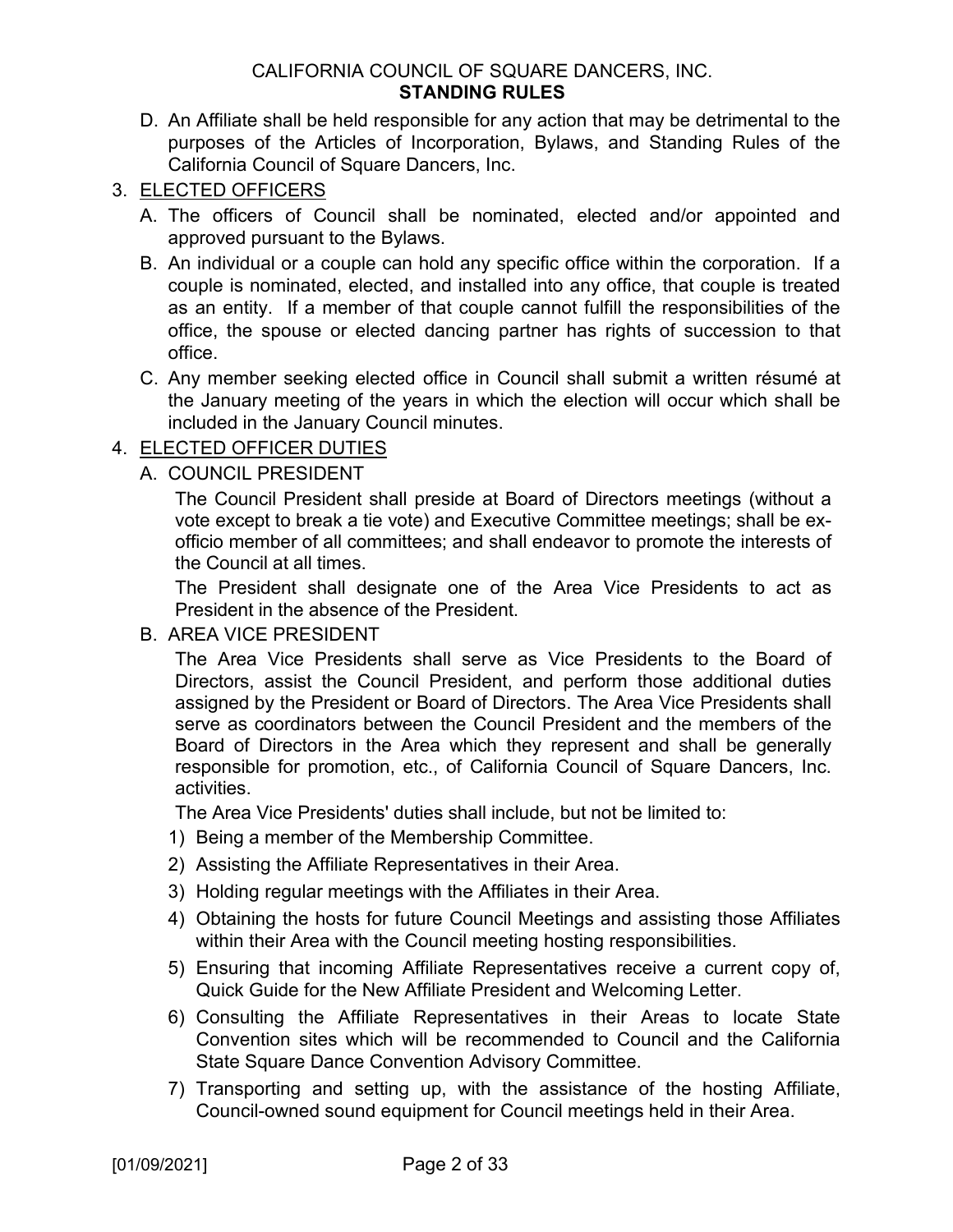#### C. SECRETARY

The Secretary shall keep a record of all business transacted at the Board of Directors meetings, including preparing and distributing the minutes of all Board of Directors meetings to all members; keep a permanent electronic file of the minutes of all meetings, reports, correspondence and other Council business; keep an electronically recorded account of the discussions at all meetings of the California Council of Square Dancers, Inc. for one year; and keep the master copy of each Council publication. The outgoing Secretary shall be permitted 45 days after the election meeting to complete the duties required and effect an orderly transfer of such duties, papers, and other material to the newly elected Secretary.

The Secretary's duties shall include, but not be limited to:

- 1) Recording a list of action items (To Do List) on a cover page to the minutes. Action items shall be those items of business which require at the next meeting the vote of, and/or input from, members of the Affiliates.
- 2) Disbursing minutes no later than 45 days after the meeting.
	- a) Electronic draft minutes of the previous meeting will be made accessible to those on the Minutes Distribution List six weeks prior to each regular Council meeting, along with the Agenda, Roster, and To-Do List.
	- b) Electronic access to the draft and approved sets of minutes will be available to all Minutes subscribers on the Council Minutes Distribution List.
	- c) The Council Secretary and the Council E-Mail Moderator will jointly maintain the Council Minutes Distribution List.
	- d) Following approval of the minutes at the subsequent Council meeting, all additions, changes, or corrections will be incorporated into the "Final Copy," which will be made accessible to those on the Minutes Distribution List in electronic format only.
	- e) Printed copies of the minutes and associated documents will be mailed only to sitting Council Officers and active Affiliate Presidents or their designated representatives without electronic mail access.
- 3) Preparing a current Council roster consisting of names, addresses, zip codes, email addresses, and telephone numbers identifying Council Officers; Affiliate Presidents or Representatives, designating the date of their term expiration and the number of clubs represented; Council Standing and Special Committee Chairmen; Council Standing and Special Committee members (with the exception of the California State Square Dance Convention Committees); working and awarded California State Square Dance Convention General Chairmen.
- 4) Preparing and publishing the consolidated list of effective pages of Council publications with the minutes of the September Council meeting.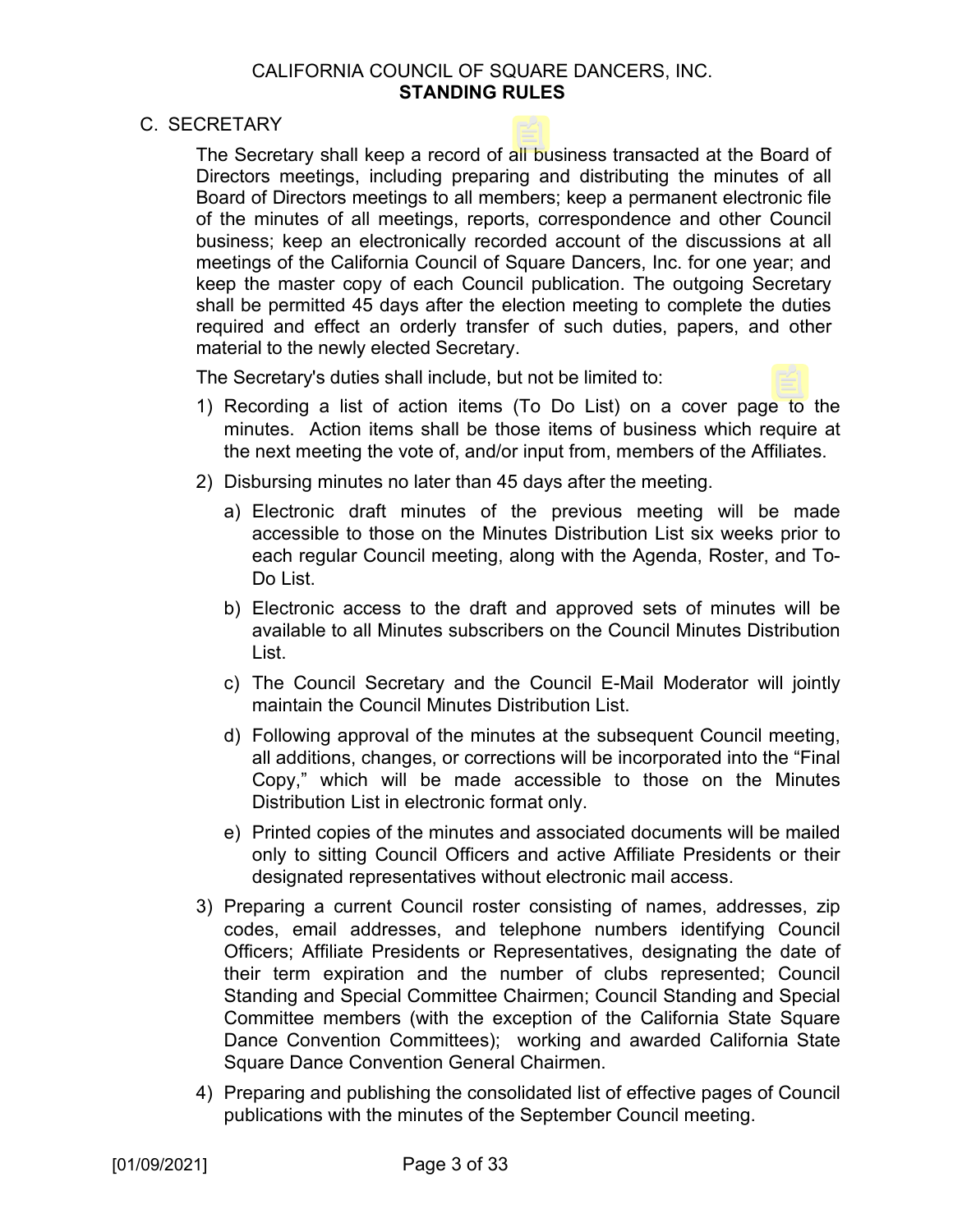D. TREASURER

The Treasurer shall receive and care for all monies of the California Council of Square Dancers, Inc., and keep an accurate record of all receipts and disbursements. The outgoing Treasurer shall be permitted 45 days after the election meeting to complete the duties required and effect an orderly transfer of such duties, papers, and other material to the newly elected Treasurer.

The Treasurer's duties shall include, but not be limited to:

- 1) Maintaining Council bank and credit card accounts.
- 2) Maintain the master list of bank accounts for the various funds:
	- a) California Council of Square Dancers, Inc. Master Account
	- b) California Council of Square Dancers, Inc. Insurance
	- c) California Council of Square Dancers, Inc. Southern State Convention
	- d) California Council of Square Dancers, Inc. Central State Convention
	- e) California Council of Square Dancers, Inc. Northern State Convention
- 3) Paying Council bills in a timely manner following approval by the Board of Directors at each Regular Meeting.
- 4) Distributing unexpended delegate registration funds returned to the Council treasury by the California State Square Dance Conventions pursuant to the California State Square Dance Convention Policy.
- 5) Receiving from each Council Officer or Committee Chairman having an active bank account (i.e., Insurance Chairman, Active and Working California State Square Dance Conventions, and any other separate accounts which may be established by the Board of Directors) a fiscal report (August 31<sup>st</sup>, December  $31<sup>st</sup>$  and April  $30<sup>th</sup>$ ) of the status of their accounts for incorporation into the regular Council financial statement. These reports are to be submitted by the appropriate Council Officer or Committee Chairman to the Council Treasurer no less than seven days prior to each regular Council meeting. Final information affecting the year ending December 31<sup>st</sup> shall be submitted to the Treasurer no later than March 31<sup>st</sup> of each year.
- 6) Preparing and presenting at the September Council meeting a combined set of financial statements (Balance Sheet and Income Statement) reflecting all of Council's business activity for the fiscal year beginning January 1<sup>st</sup> and ending December 31<sup>st</sup> (including Insurance, Conventions, and any other separate accounts).
- 7) Preparing these and, as appropriate, other Federal and State corporate filings as detailed in Exhibit A, Corporate Filings.
- E. QUALIFICATIONS FOR PARLIAMENTARIANS

The Chairman of the Bylaws Committee shall maintain a list of qualified Parliamentarians who will be eligible to serve as Council Parliamentarian. To be added to this list, individuals shall:

1) Have previously served as a parliamentarian of an organization for at least six months.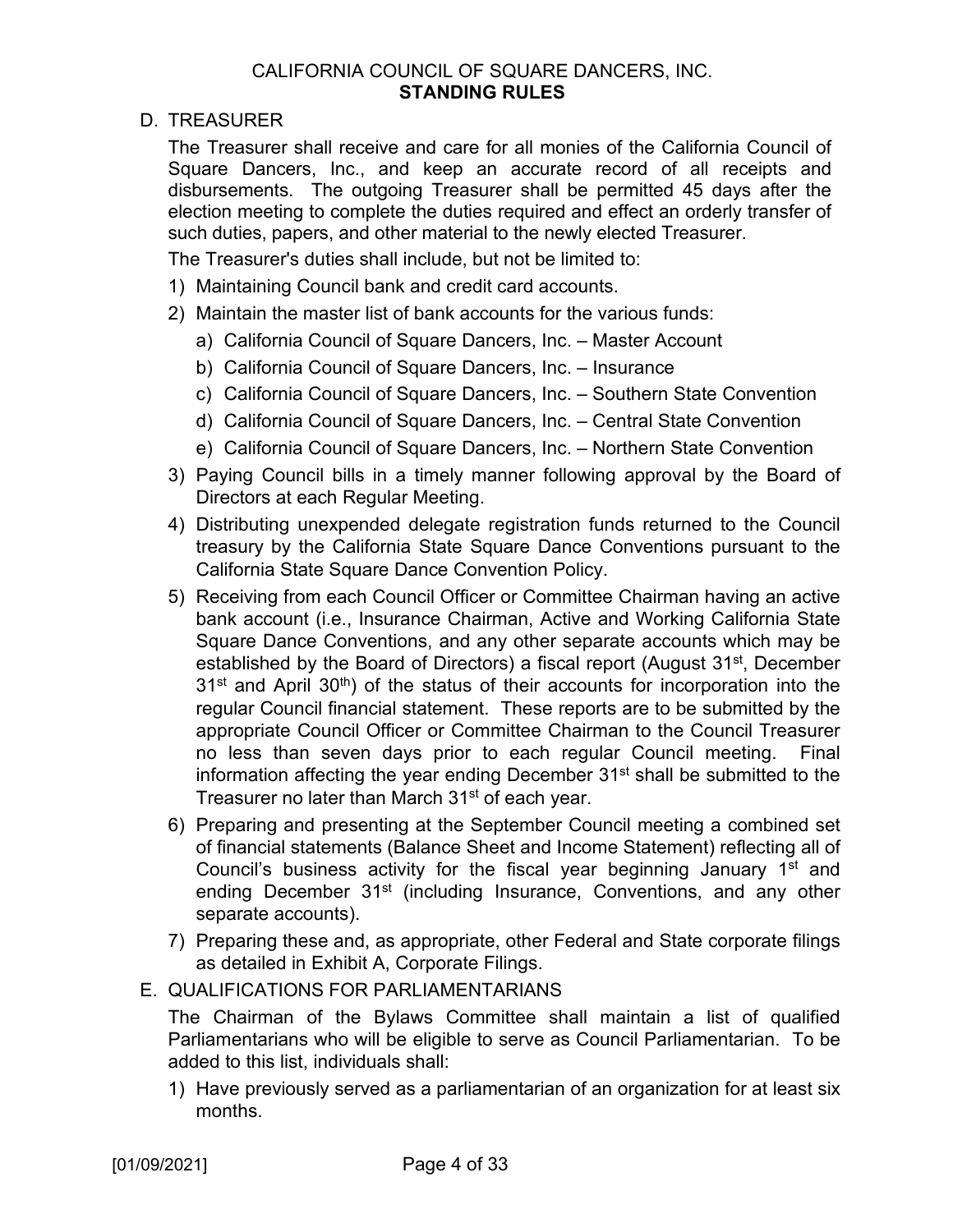- 2) Pass an examination of parliamentary procedure administered by the Chairman of the Bylaws Committee. This examination will test an individual's knowledge of at least:
	- a) Receiving and processing motions.
	- b) The different forms of voting.
	- c) The effect of a tie vote.
	- d) The rules concerning the use of motions.

#### F. CALIFORNIA STATE SQUARE DANCE CONVENTION GENERAL CHAIRMAN

The Active California State Square Dance Convention General Chairman (as defined in Exhibit C, the California State Square Dance Convention Policy) shall perform the duties prescribed within such policy and associated guidelines.

The Convention General Chairman shall present for approval by the Board of Directors the following Chairmen: The Co-Chairman, Treasurer with written résumé, Assistant Treasurer, Pre-Registration Chairman, At-Door Registration Chairman, Advisor, and any additional committee members who will be accepting money on behalf of the convention. Council must approve any replacements.

#### G.INSURANCE CHAIRMAN

- 1) The Insurance Chairman's duties shall include promoting and administering Council's insurance program; recommending an insurance fee for the upcoming year; processing requests for insurance certificates; transmitting insurance certificates to Affiliate's Insurance Chairman; processing insurance claims; and maintaining information files on the Insurance program.
- 2) The Insurance Chairman shall make a best effort to attend at least two Council meetings in each calendar year for which he is to be reimbursed from the insurance fund for two nights' lodging per meeting attended not to exceed \$50.00 per night.
- 3) New brochures, application forms, and a full description of the program and its operation shall be in the hands of the Affiliate Presidents or Affiliate Representatives and the Insurance Committee no later than the September Council meeting.
- 4) The Insurance Program will only be offered to Affiliates of the California Council of Square Dancers, Inc., and their member clubs.
- 5) The Insurance Chairman shall meet and work with his successor for 60 days to assure a smooth transfer of responsibilities and funds, including all papers and records pertaining to the office.

#### <span id="page-6-0"></span>5. STANDING COMMITTEES

Except as otherwise provided in the Bylaws or Standing Rules, all Committee Chairmen shall be appointed for a term of two years to coincide with the term of the Council President subject to the approval of the Board of Directors.

All standing committee chairmen must be members of Council.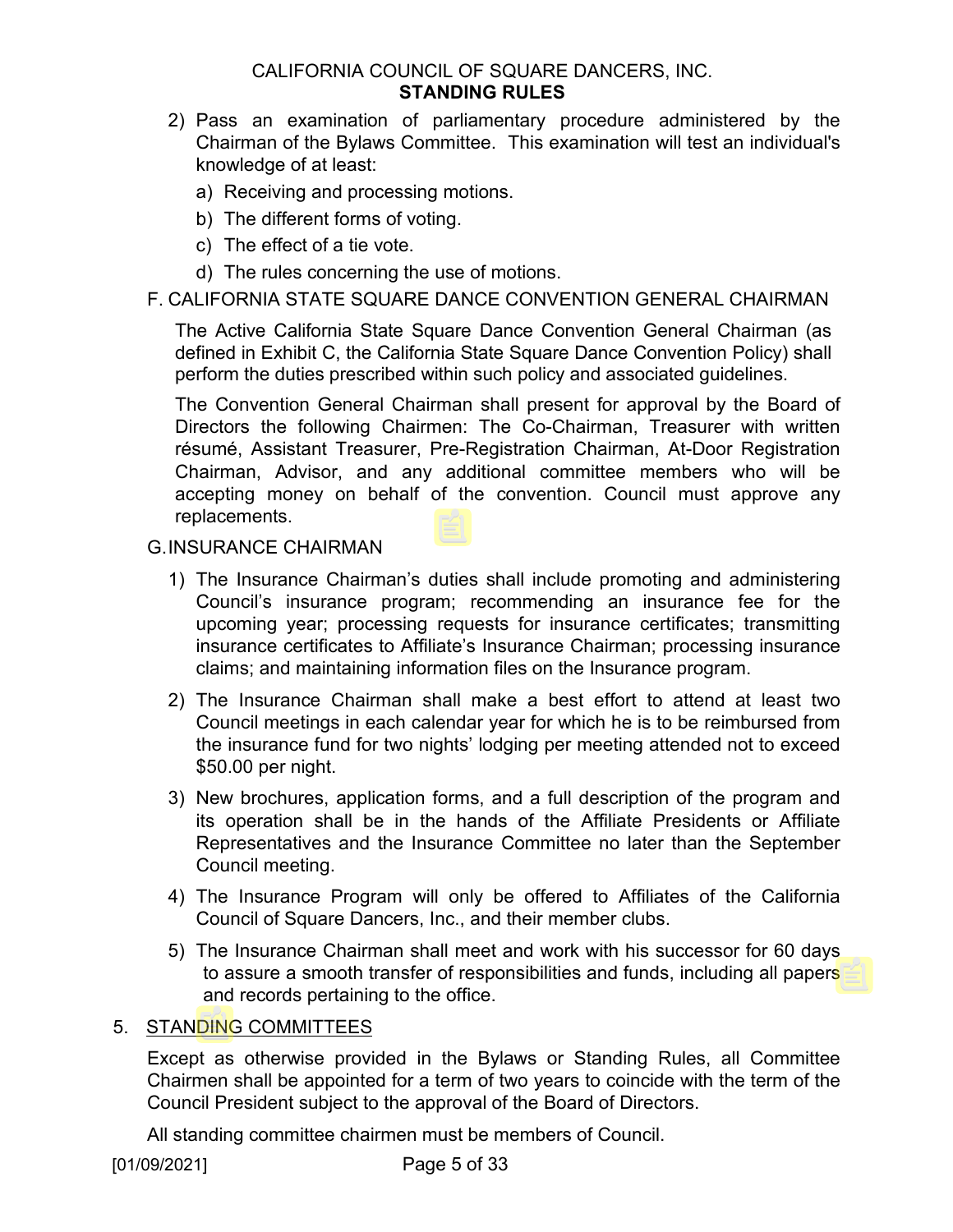All standing committee reports shall be made part of the minutes of Council.

#### A. BYLAWS COMMITTEE

This committee shall be composed of the Parliamentarian as chairman and one member from each Vice President's Area. The committee shall review and recommend action on the Bylaws and Standing Rules as needed.

#### B. CALIFORNIA STATE SQUARE DANCE CONVENTION ADVISORY **COMMITTEE**

This committee shall assist and advise the active, working, and awarded convention committees. The Committee shall recommend to the Board ways and means of improving future California State Square Dance Conventions and shall investigate newly proposed State Convention sites and bring back recommendations concerning the same.

Membership of this committee shall consist of all active past California State Square Dance Convention General Chairmen. There shall be a minimum of five active past California State Square Dance Convention General Chairmen participating on the Convention Advisory Committee. Active participation in the Convention Advisory Committee shall be defined as attending at least one Convention Advisory Committee meeting each calendar year. Failure to participate in at least one Convention Advisory Committee meeting each calendar year will result in automatic loss of membership on the Convention Advisory Committee. It shall be the responsibility of the Convention Advisory Committee Chairmen to maintain a roster of attendance at Committee meetings and to report any absences to the Board of Directors/Council President to determine eligibility to maintain Committee membership. If the active membership of the Committee should become less than five, the Council President shall appoint the necessary replacements from available Council members in good standing with the approval of the existing Convention Advisory Committee members and the Council Board of Directors.

- C. COUNCIL CHART OF FESTIVALS COMMITTEE
	- 1) This committee shall be composed of one coordinator, with no limit as to the number of years of service, and assisted by each of the Area Vice Presidents.
	- 2) The purpose of this Committee shall be to compile, publish, and distribute a listing of all Council Affiliate Festivals and California State Square Dance Conventions, and points of contact for each.
	- 3) To facilitate the preparation of the Council Chart of Festivals each Affiliate shall submit to the Council Chart of Festivals Committee a definition of its festival schedule (*e.g*., Affiliate Festival held first Friday weekend the of month) as well as the specific dates for their following year's festival not later than the September Council meeting.
	- 4) Copies of the Council Chart of Festivals shall be published as needed and made available for distribution annually at the January Council meeting.
- D. COUNCIL E-MAIL MODERATOR

The Council E-Mail moderator shall: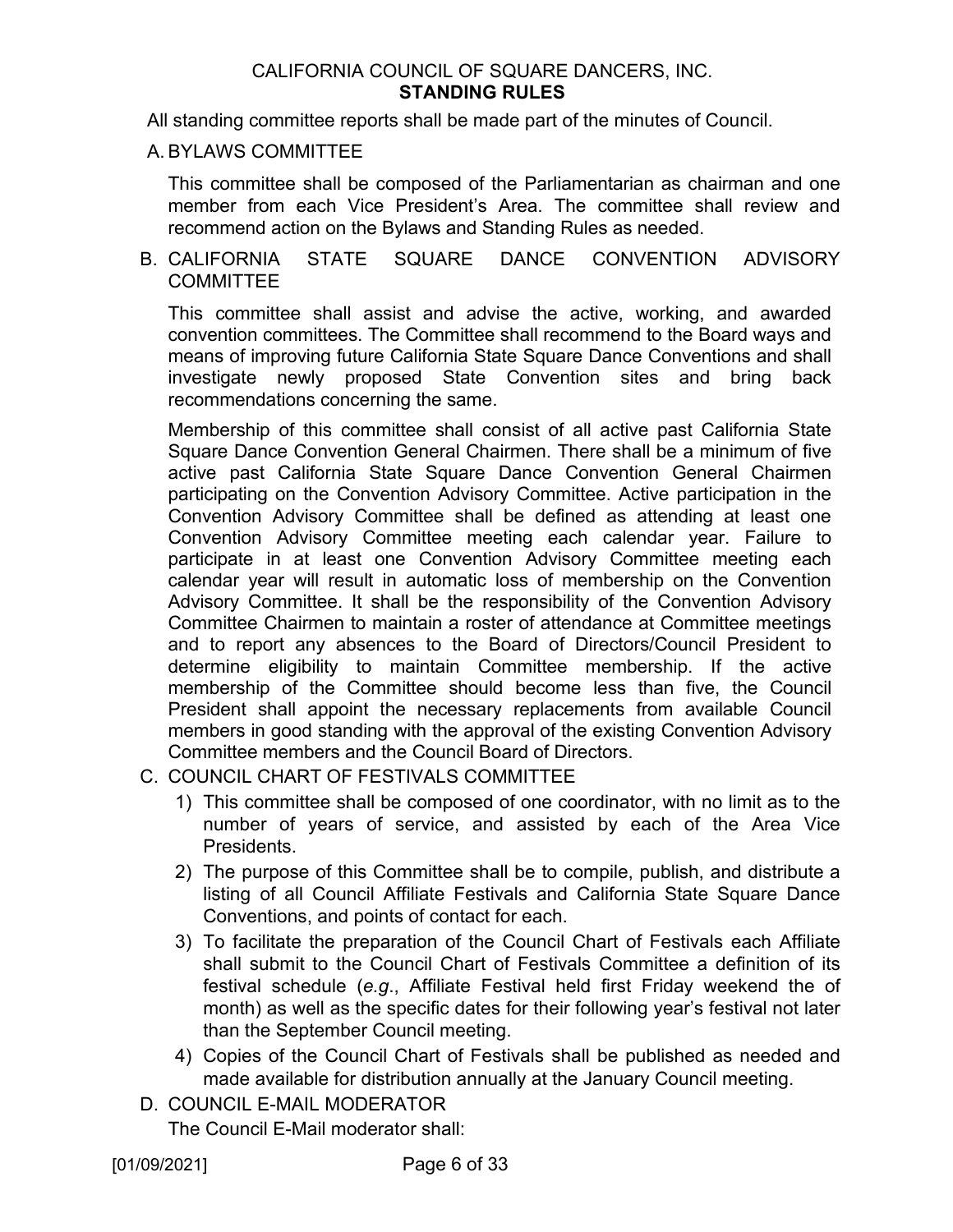- 1) Maintain a forum for discussion of Council business and Council related matters.
- 2) Allow read and write access to all elected and appointed officers of Council, Council committee chairmen, members of Council committees, and Affiliate Representatives.
- 3) Monitor this access as needed to maintain an orderly forum, but never to materially influence the discussion of Council business.
- 4) Jointly maintain the Minutes Distribution List with the Council Secretary.
- E. DANCE PROMOTION COMMITTEE
	- 1) This committee shall be composed of the Dance Promotion Committee Chairman, all the Affiliate Representatives, and other Council members who have been approved by the Affiliates. The Affiliate Representatives will be assigned to this committee prior to their first Council meeting by the Council President and will serve on this Committee so long as they serve on the Council Board of Directors as an Affiliate Representative.
	- 2) Within this Committee, there shall be a Chairman for the Council Web Page (Webmaster), a Chairman for the Friendship Badge Program, a Chairman for the Golden Dancer Program and other Chairmen appointed by the Council President. An assistant webmaster(s) may be appointed at the discretion of the Council President.
	- 3) The Chairman of the Dance Promotion Committee shall facilitate a Promotions Committee meeting during the hour immediately preceding each Board of Directors Regular Meeting and summarize the meeting discussion at the Regular Meeting.
	- 4) The Dance Promotion Committee shall conduct periodic surveys of dance activities throughout the state. The Committee shall:
		- a) Prepare reports from the surveys for submission to the Board of Directors.
		- b) Recommend to Council methods for improving dancing activities.
	- 5) Council Web Page Webmaster/Assistant Webmaster shall:
		- a) Recommend equipment and/or services to provide Council with an appropriate public internet presence.
		- b) Administer such equipment and services as Council deems appropriate.
		- c) Provide for public internet access to such Council documents and information as deemed appropriate by Council.
		- d) With the approval of the Board of Directors, make Council meeting minutes excluding financial information publicly available by posting them on the Council website.
		- e) Include, but do not limit, these items on the Council website:
			- (1) Council Articles of Incorporation, Bylaws, Standing Rules and State Convention information with links.
			- (2) Current officers and contact information.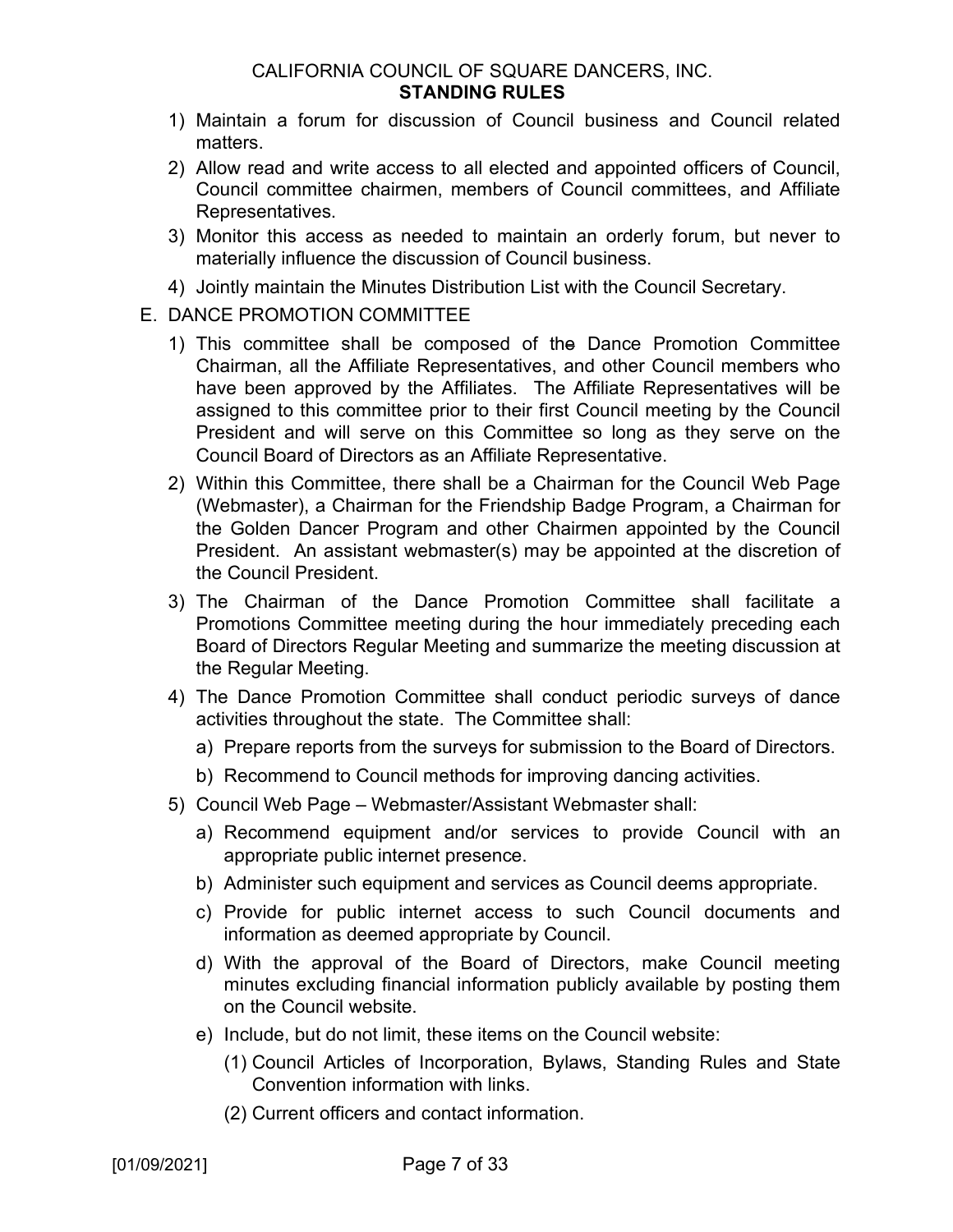- (3) Current Council Committees with contact information.
- (4) Affiliate information and links.
- (5) Council meeting schedule and location information (hotel, meeting facility) for the upcoming Council meeting.
- (6) Insurance information and forms.
- (7) "How To" booklets and/or other Council-approved publications.
- 6) Friendship Badge Program

The Friendship Badge Program Chairman shall administer the Council Friendship Badge Program.

- a) All dancers are eligible to participate in the California Council of Square Dancers, Inc. Friendship Badge Program.
- b) A Friendship Badge Program award will be presented to any dancer who attends any six (6) festivals listed on the Council Chart of Festivals, and at least one California State Square Dance Convention or one National Square Dance Convention® held in California. The dancer must dance at least one tip at each event and may count a festival only once for any award.
- c) Friendship Badge Program awards will be presented to youth and Handicapable dancers as follows:
	- (1) A Friendship Badge Program award will be presented to any youth dancer who attends three (3) qualifying events as defined in Standing Rule 6) b and at least one California State Square Dance Convention or one National Square Dance Convention® held in California. The dancer must dance at least one tip at each event and may count a festival only once for any award.
	- (2) A Friendship Badge Program award will be presented to any Handicapable dancer who attends two qualifying events and at least one California State Square Dance Convention or one National Square Dance Convention® held in California. The dancer must dance at least one tip at each event and may count a festival only once for any award.
- d) Attendance at the events will be recorded on a Friendship Badge Program document that shall contain for festivals the name of the festival, the date of attendance and the signature of any Affiliate festival committee member. For State or National Conventions, the document will contain the year of the convention and the signature of any member of the convention committee.
- e) The Friendship Badge Program award shall consist of a badge swinger containing the words "California State Friendship Badge". The recipient will also be given a certificate.
- f) Each Affiliate will be responsible for collecting completed Friendship Badge Program documents, signing them, and forwarding them to the Friendship Badge Program Chairman. The Chairman will validate the documents.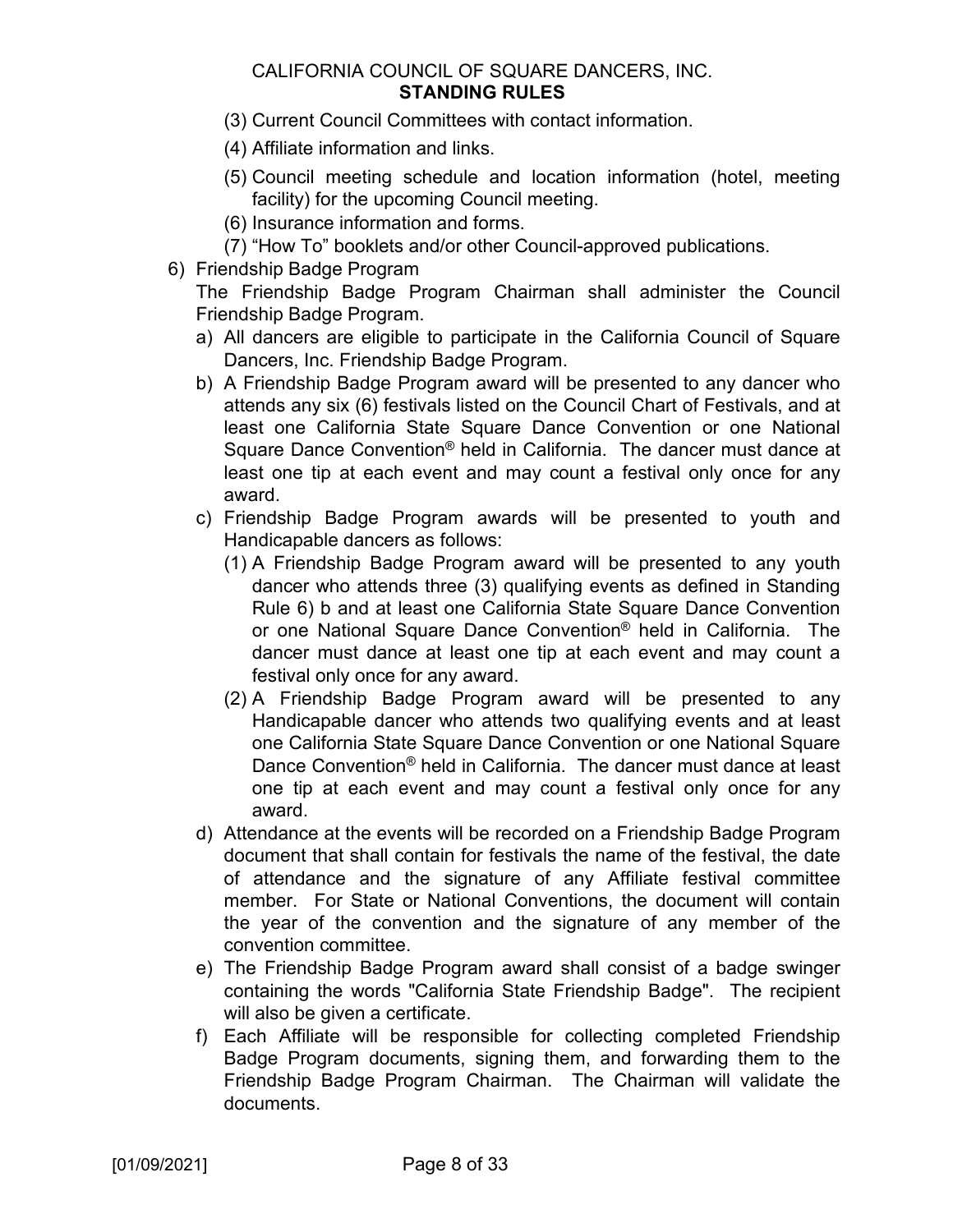- g) Obtain the swingers and arrange for presentation of the awards by the Affiliate. The awards will be presented to the dancers at appropriate ceremonies.
- h) Dancers may receive any number of awards provided they meet the above qualifications for each award. However, the first event on a new program form must occur after the date of the last event on the previous form.
- 7) Golden Dancer Program

The Golden Dancer Program Chairman shall:

- a) Receive names, clubs, Affiliates, and ages of dancers who are age 80 or over and still active in the square or round dance activity, who shall be known as Golden Dancers.
- b) Prepare a Certificate of Recognition to award to each Golden Dancer.
- c) Maintain a current listing of all Golden Dancers.
- d) Obtain the signature of the Council President on each Golden Dancer certificate.
- e) Present the Certificate of Recognition to the Golden Dancer through the President or Representative of the Golden Dancer's Affiliate.

#### F. FINANCE AND BUDGET COMMITTEE

- 1) The Finance and Budget Committee shall be composed of the Treasurer as Chairman and one member from each Vice President's Area.
- 2) The Committee shall:
	- a) Prepare and present a budget for adoption by the Board of Directors at its regular meeting in May. Approval of the budget is not to be considered an approval of expenditures. All bills must be approved by the Board of Directors before payment is effected.
	- b) Review and make recommendations on proposed expenditures not appearing in the budget.
	- c) Review on a regular basis the investments of California Council of Square Dancers, Inc. and advise the Board of Directors of changes that could be effected for the best performance of those investments.

#### G. HANDICAPABLE ADVISORY COMMITTEE

A Handicapable Advisory Committee is established subject to the following conditions to perform the following duties:

- 1) The Committee shall be composed of the Council Handicapable Advisor as Chairman and at least one Area Handicapable Advisor from each Vice President's Area.
- 2) The Council Handicapable Advisor shall coordinate statewide Handicapable programs and activities; conduct meetings of the Handicapable Advisory Committee; report the activities of the Handicapable Advisory Committee at each Board of Directors meeting; and when requested, serve as advisor to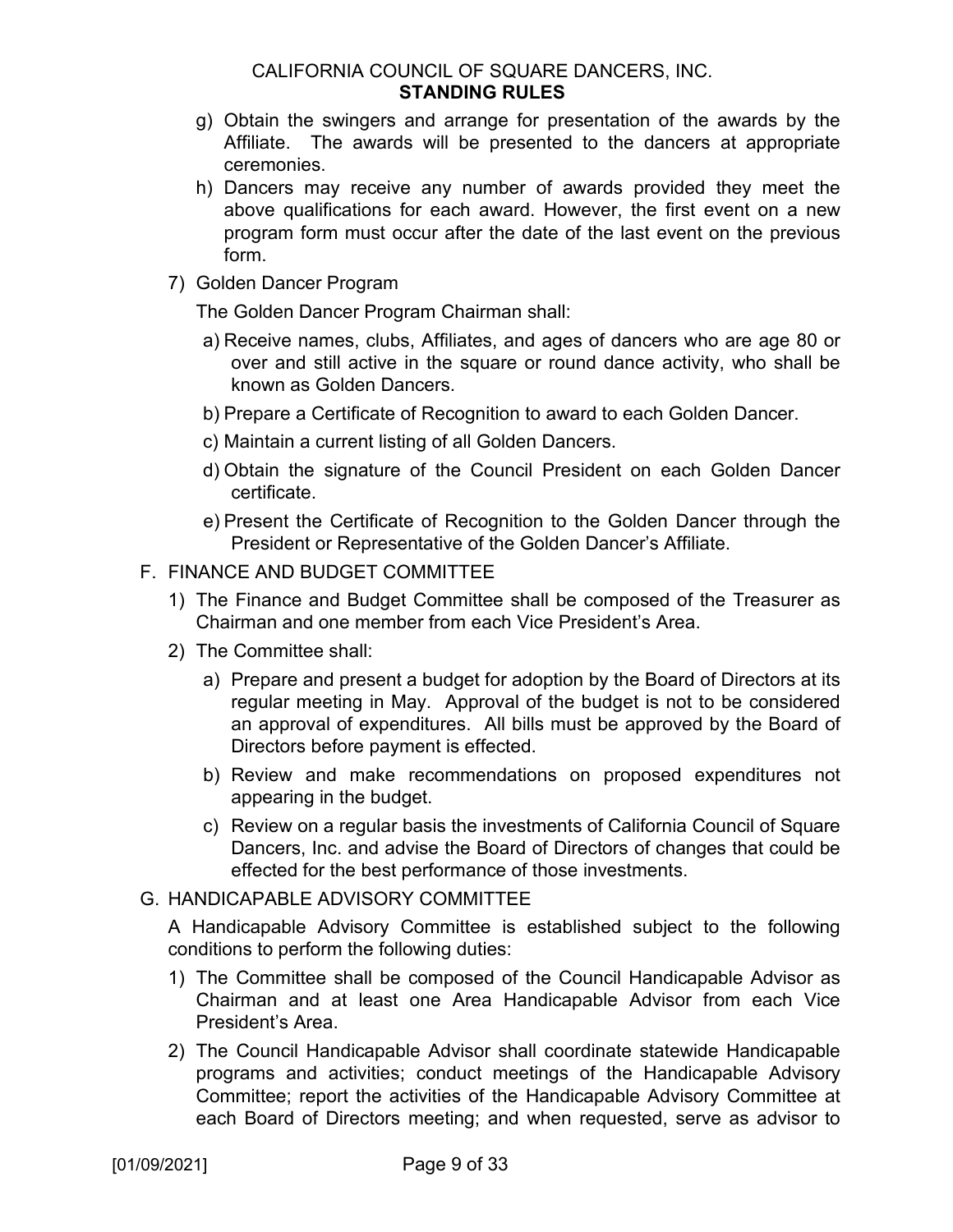State Convention committees on Handicapable activities at California State Square Dance Conventions.

- 3) Each Area Handicapable Advisor shall advise, as necessary, each Affiliate in his Area regarding Handicapable activities.
- 4) The Handicapable Advisory Committee shall:
	- a) Review existing Handicapable program educational material for accuracy and develop new material as necessary.
	- b) Develop materials promoting Handicapable dancing that can be distributed to schools, parks and recreation departments, churches and YMCA, YWCA, Boy Scout, Girl Scout, Boys' Club, Girls' Club, and other Handicapable organizations.
	- c) Develop programs designed to maintain the interests of Handicapable dancers in square dancing.
	- d) Develop and manage fund raising programs designed to supply funds for Committee projects and financial assistance requests from statewide Handicapable groups.
	- e) Act as the trustee of the Handicapable fund. Establish guidelines under which statewide Handicapable groups may apply for financial assistance from this fund, a program to investigate such requests, and procedures for Council action on such requests.
	- f) Develop and maintain a directory of Handicapable clubs throughout the state.
	- g) Develop and maintain a schedule of Handicapable club classes.
- H. HISTORIAN

The Historian shall keep a pictorial and historical account of all California Council of Square Dancers, Inc. activities in book and electronic forms and shall perform these additional duties:

- 1) The Historian is custodian of all equipment and property of Council.
- 2) The Historian shall supply the President, Treasurer, and Secretary with a current and accurate list of all equipment and property, including the cost of same, as well as the name and address of the Officers currently in possession of said equipment.
- 3) The Historian will prepare and display at each State Convention an historical record of Council activities.

#### I. INSURANCE PROGRAM COMMITTEE

- 1) The Insurance Program Committee shall be composed of the elected Insurance Chairman, the Area Vice Presidents, and the Insurance Chairmen of each Affiliate that participates in Council's insurance program.
- 2) The Insurance Program is based on the calendar year, January  $1<sup>st</sup>$  through December 31<sup>st</sup> inclusive.
- 3) The Insurance Program is voluntary, and participation is at the discretion of Affiliate members.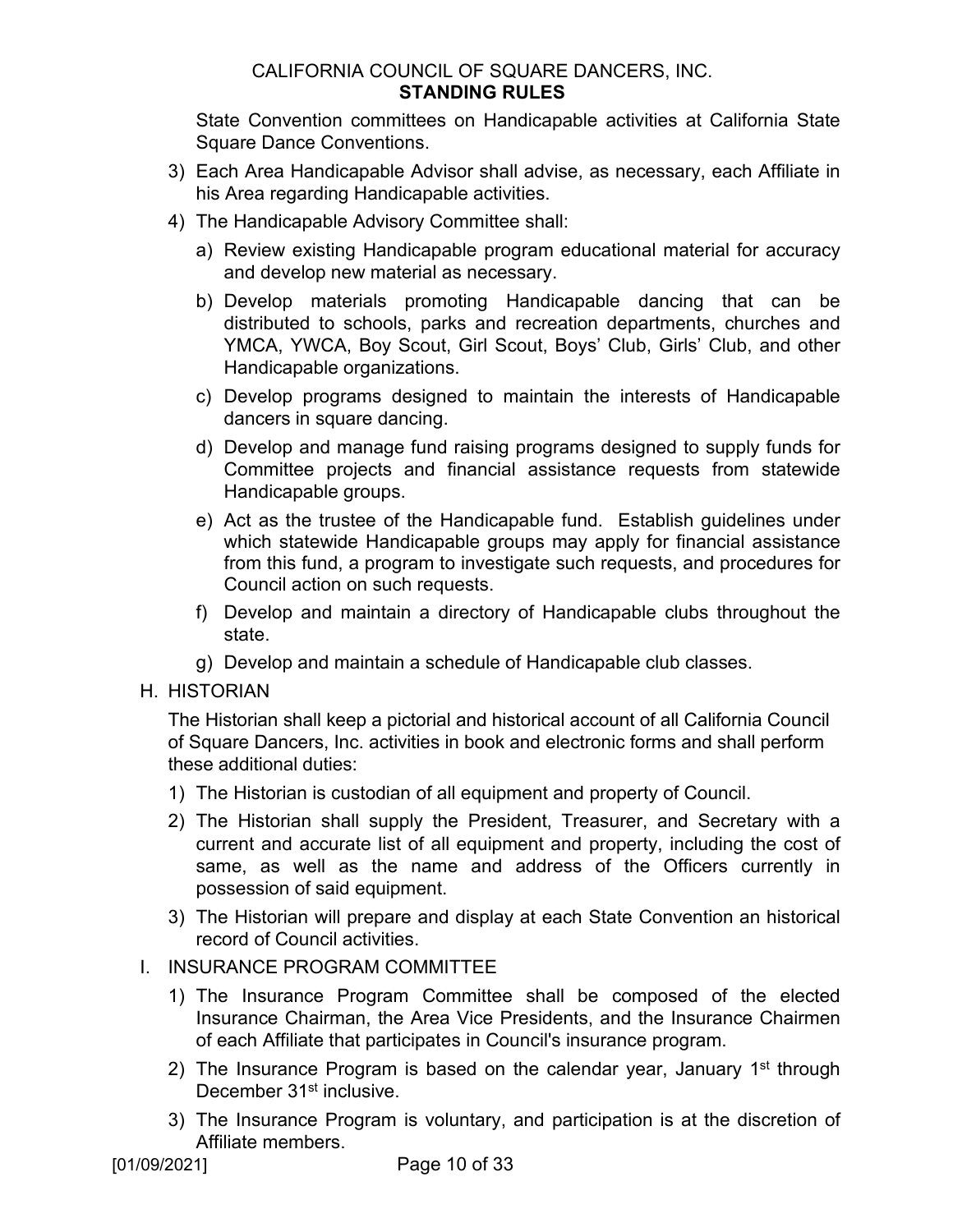4) Insurance Program guidelines are contained in a separate handbook and distributed to all Affiliate members and the Insurance Program Representatives.

#### J. LEADERSHIP/EDUCATION COMMITTEE

- 1) This committee shall be composed of at least one member from each Council Area, with no limit as to the number of years of service.
- 2) This Committee shall maintain the printed and/or electronic versions of the following California Council of Square Dancers, Inc. publications:
	- 1) "*Quick Guide for the New Affiliate President"*
	- 2) "*Dancer Information Guide*"
	- 3) "*How to Put On a Festival"* booklet.
	- 4) Any other Leadership and Education publications designated by the Board of Directors.

#### K. MEMBERSHIP COMMITTEE

There shall be a standing committee known as the Membership Committee to which applications for affiliation and membership in the California Council of Square Dancers, Inc. must be submitted. The Area Vice Presidents shall serve as the Membership Committee.

- 1) The Committee shall:
	- a) Receive and evaluate applications for membership in Council submitted pursuant to the Council Standing Rules.
	- b) Make a recommendation to Council concerning any membership application received.
	- c) When appropriate and with the approval of Council, impose filing requirements for membership applications in addition to those listed in the Council Standing Rules.
	- d) Immediately upon election of Area Vice Presidents, select its Chairman and Assistant Chairman.
- 2) The President or duly authorized Representative of the applicant must be present at the Board of Directors meeting when an application is presented to Council.
- 3) Application for affiliation will be voted on at the next regular meeting of Council.
- 4) The Membership Committee may, in addition to the Standing Rules, prescribe the procedure for election and identification of Affiliates.
- L. MERCHANT ACCOUNT ADMINISTRATION COMMITTEE
	- 1) The Merchant Account Administration Committee shall be composed of the Chairman; the Area Vice President of the Area in which this Chairman resides; and the Council President.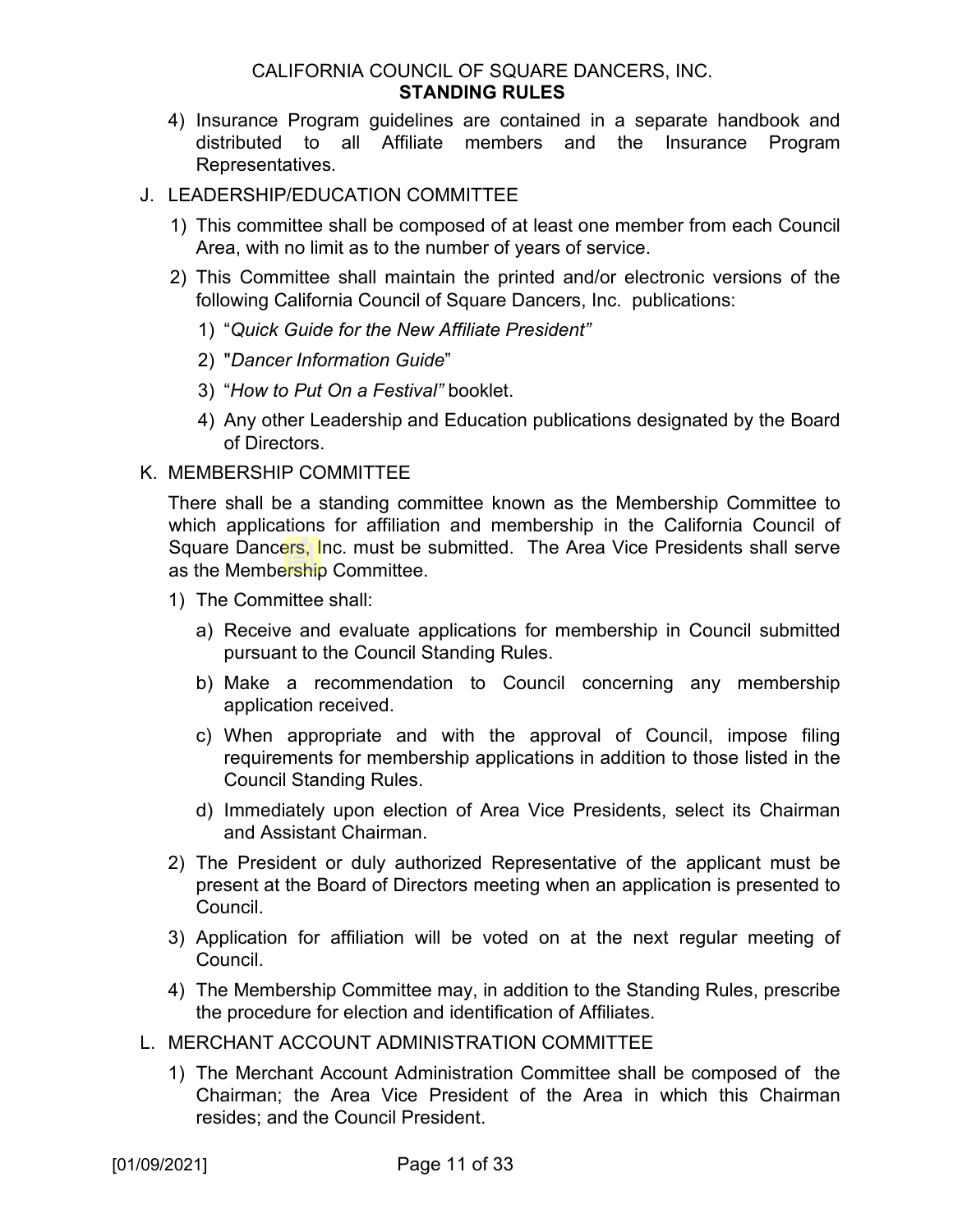- 2) The Committee shall:
	- a) Oversee and coordinate all credit card operations for the California Council of Square Dancers, Inc.
	- b) Monitor all merchant account credit card transactions to ensure that funds are credited to the appropriate Convention Committee or account.
	- c) Submit timely reports for incorporation into the Council Treasurer's consolidated regular financial statement

#### M. PUBLIC RELATIONS

The Public Relations Director shall be responsible for informing dancers and the public about square dancing and Council activities, including but not limited to:

- 1) Create and maintain favorable impressions of dancing before the general public and correcting erroneous conclusions.
- 2) Inform member Affiliates of Council's activities, objectives, and programs.
- 3) Maintain contact with other state organizations and with the United Square Dancers of America, Inc. regarding Council activities.
- 4) Maintain information files concerning regular dance publications in the State, including submitting current Council Officer information to these publications and a roster of the officers, associations and caller associations.
- 5) Supply information concerning California Council of Square Dancers, Inc. activities to any organization or dancer requesting same.
- 6) Work with other committee chairmen for publicity of various activities for Council.
- 7) Write Council news releases and mail copies to publications on established mailing lists, and review all official press releases authorized by the California Council of Square Dancers, Inc. and maintain a list of designated "Official Press Releases."
- 8) Collect materials (reports, flyers, etc.) from Council Officers, Board of Directors members, etc. for dissemination to the Affiliate Representatives. Compile them into folders for distribution to the Council Officers and Affiliate Representatives seated at the table immediately prior to the commencement of each Council Board of Directors meeting.
- 9) Maintain the Council Affiliate nameplates utilized during the Council meeting, including updating the names of the current Affiliate Representatives.
- 10) Be responsible for ordering and distributing badges pursuant to the Standing Rule on 'Badges' below.
- 11) Maintain the two Council Showcase of Ideas displays for use at State and National Conventions and provide for their use by the Area Vice Presidents at festivals within their Areas.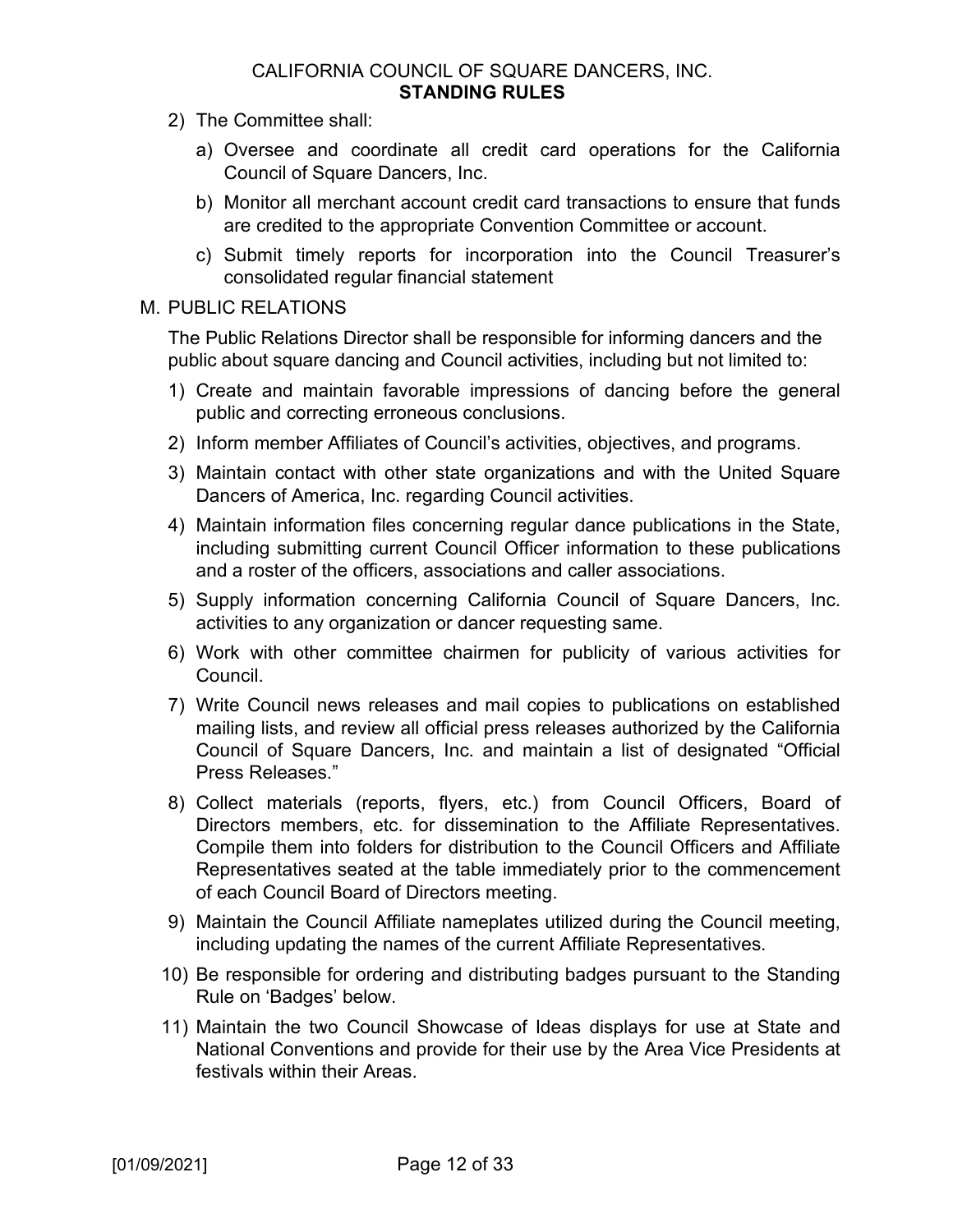- 12) Obtain any promotional National Square Dance Conventions® giveaways in accordance with Standing Rule on National Square Dance Convention Giveaways.
- N. PUBLICATION REVIEW COMMITTEE
	- 1) This committee shall be composed of three members with knowledge and expertise in spelling, grammar, editing, and formatting of printed and electronic documents.
	- 2) The purpose of this committee shall be to review all changes to the Council Bylaws, Standing Rules, Leadership and Education Publications, and any Council publication containing administrative guidelines and any other document when directed by the proper authority.
	- 3) The purpose of the review will be to correct spelling, grammar and other clerical errors. When completed, the document reviewed will be returned to the original committee for approval, printing, and distribution.
- O. UNITED SQUARE DANCERS OF AMERICA, INC. DELEGATES

The Council President and immediate Past Council President shall represent Council as delegates to United Square Dancers of America, Inc. (USDA). The President shall appoint two alternate delegates at the January Council meeting. These alternates may represent Council at any meeting at which the President or immediate Past President is absent or otherwise unable to represent Council. Finally, the President, or any elected Officer in the absence of the President, may make such emergency appointments of Council members as are necessary to ensure Council is always represented by four delegates at any USDA meeting. Delegates shall attend the Annual Meeting of the USDA, held in conjunction with the National Square Dance Convention, and report to Council at the September regular meeting on relevant actions and information.

P. YOUTH ADVISORY COMMITTEE

A Youth Advisory Committee is established to perform the following duties:

- 1) The Committee shall be composed of the Council Youth Advisor as Chairman and at least one Area Youth Advisor from each Vice President's area.
- 2) The Council Youth Advisor shall coordinate statewide youth programs and activities; conduct meetings of the Youth Advisory Committee; report the activities of the Youth Advisory Committee at each Board of Directors meeting; and when requested, serve as advisor to State Convention committees on youth activities at California State Square Dance Conventions.
- 3) Each Area Youth Advisor shall advise, as necessary, each Affiliate in his area regarding youth activities.
- 4) The Youth Advisory Committee shall:
	- a) Review existing youth program educational material for accuracy and develop new material as necessary.
	- b) Develop materials promoting youth dancing that can be distributed to schools, parks and recreation departments, churches and YMCA, YWCA,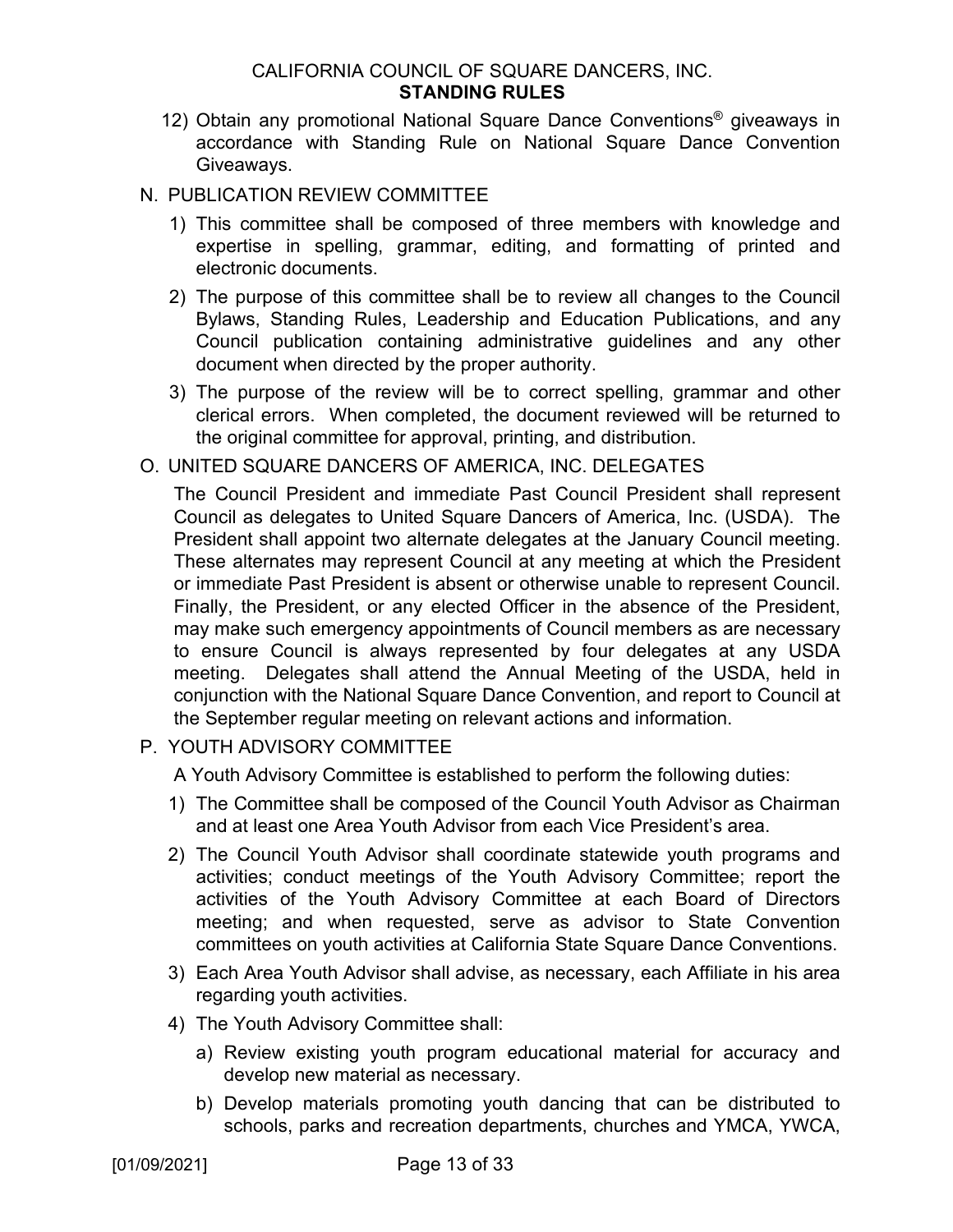- c) Boy Scout, Girl Scout, Boys' Club, Girls' Club, and other youth organizations.
- d) Develop programs designed to maintain the interest of youth in square dancing.
- e) Develop and manage fund raising programs designed to supply funds for Committee projects and financial assistance requests from statewide youth groups.
- f) Act as the trustee of the youth fund. Establish guidelines under which statewide youth groups may apply for financial assistance from this fund, a program to investigate such requests, and procedures for Council action on such requests.
- g) Develop and maintain a directory of youth and family clubs throughout the state.
- h) Develop and maintain a schedule of youth and family club dances.
- i) Provide oversight for the Youth Scholarship Program.

#### <span id="page-15-0"></span>6. CALIFORNIA COUNCIL OF SQUARE DANCERS MEETINGS

- A. Hosting of California Council of Square Dancers meetings shall be by bid of Affiliates, the dates to be rotated between the three geographical areas with one meeting in each of the Council Affiliate areas per calendar year. The May meeting (11 months prior to the State Convention) is to be held in the area hosting the next year's State Convention.
- B. Council meetings shall be opened and closed by the President or authorized Representative of the hosting Affiliate with the business portion of the meeting being conducted by the Council President.
- C. Regular Board of Directors meetings shall be held on the second Saturday of January, the first Saturday of May, and the second Saturday of September at a place to be designated by the hosting Affiliate not later than the preceding meeting. A change in this schedule may be authorized by a two-thirds majority vote of the Board of Directors at least 6 months prior to the proposed change of meeting date. The May meeting of the Board of Directors shall be the Annual Meeting. [05/01/2021]
- D. Special Board of Directors meetings may be called at the request of not less than one-third of the Board of Directors.
	- 1) Requests for special meetings will be submitted not later than 40 days after the previous Board meeting. The meeting must be held no later than 30 days prior to the following Board of Directors meeting.
	- 2) Notification of special meetings, stating the purpose, must be made in writing to each Affiliate at least 14 days prior to the meeting.
- E. Should circumstances preclude holding in person (*face to face*) meetings, the Council President, with the approval of the Council Executive Committee (as defined within Article VI of the Council Bylaws), may authorize that meetings and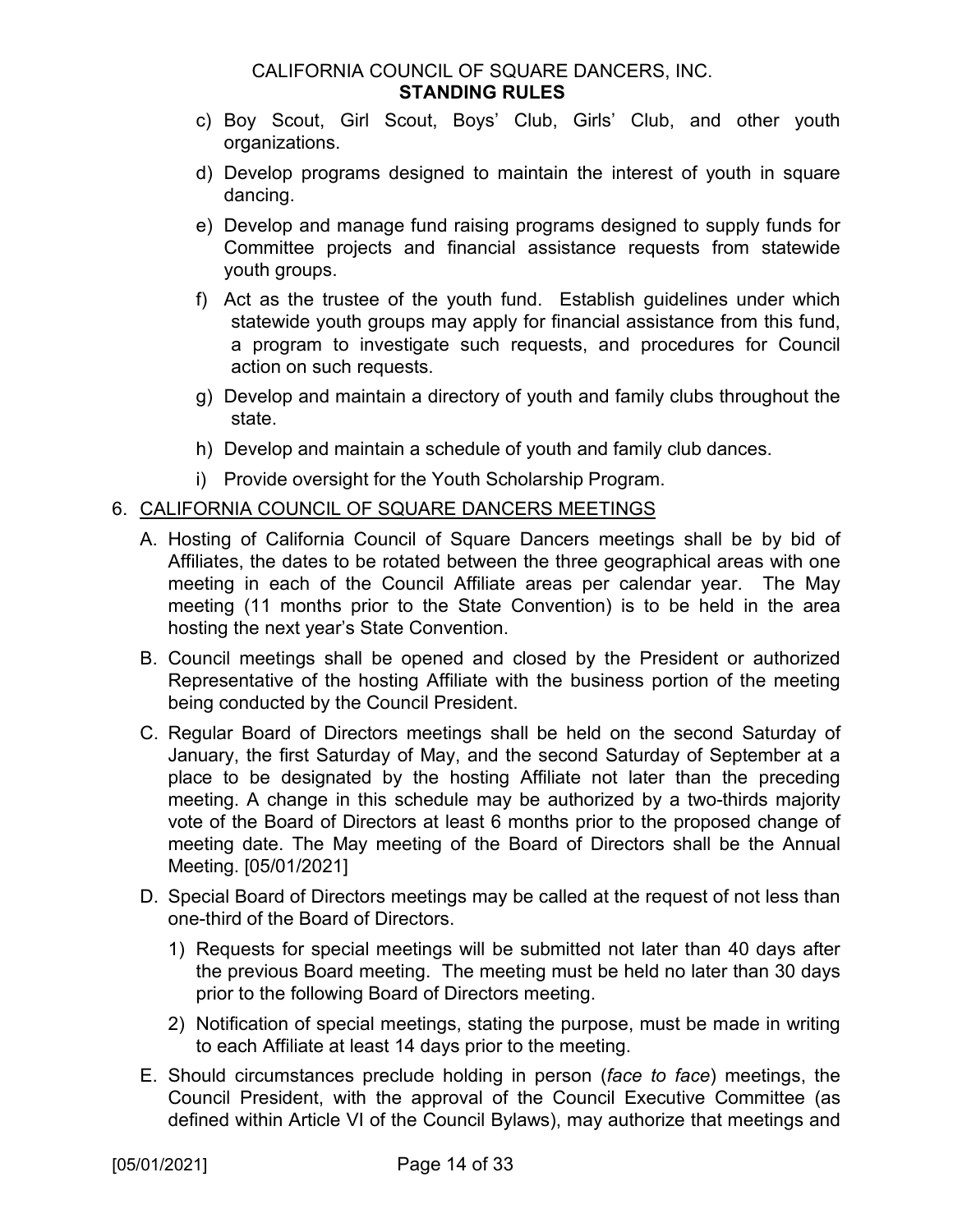voting be held via video conferencing as determined by the Council Executive Committee.

- 1) Internet / Electronic meetings (if needed).
	- a) In-Person meetings are preferred, but as an alternative, holding an Internet / electronic meeting is authorized following these rules.
	- b) Normal meeting format and practices shall be followed (agenda, attendance, establishing quorums, etc.).
	- c) Each Affiliate would use their own electronic system.
		- i. Hear and view all the participants of the meeting, unless limited by the device used.
		- ii. Be capable of requesting recognition by the President.
		- iii. Can submit motions.
		- iv. Vote for motions or agenda items.
		- v. Be informed of the voting results.
- 2) Rules for Internet / Electronic Meeting:
	- a) Login information The Secretary shall send to all members of Council the information on the meeting time, link to the meeting, all passwords and login information and as an alternate and backup a method to connect to the meeting with an audio connection.
	- b) Login time The Secretary shall schedule and start the meeting service at least 15 minutes prior to actual meeting start time.
	- c) Signing in and out Council member shall identify themselves and the Affiliate they represent.
	- d) The President may cause or direct the disconnection or muting of a member's connection if it is causing undue interference with the meeting. The President's decision to do so, which is an undebatable appeal that can be made by any member, shall be announced during the meeting, and recorded in the minutes.
	- e) Voting voting on motions and agenda items not requiring an anonymous vote, shall be accomplished by a visual indication (show of hands or some other signal). The President will announce the results of the vote after each vote. A method of anonymous voting shall be provided for in the meeting notice and the votes collected electronically and tabulated by an uninterested third party. The voting period shall start on the distribution of the final agenda and end at the start of the scheduled meeting.
- F. Council meetings shall commence at 10:00 a.m. with a recess for lunch and adjourn by 5:00 p.m.
- G. Caucuses during meetings will be permitted by a two-thirds affirmative vote of the Board of Directors.
- H. Sound for Council Board of Directors meetings will be provided by Council. The President shall appoint a sound facilitator at the September meeting to oversee the maintenance of the equipment as necessary. It shall be the responsibility of the host Area Vice President to transport and set up the Council-owned sound equipment with the assistance of the other Area Vice Presidents for all Council meetings.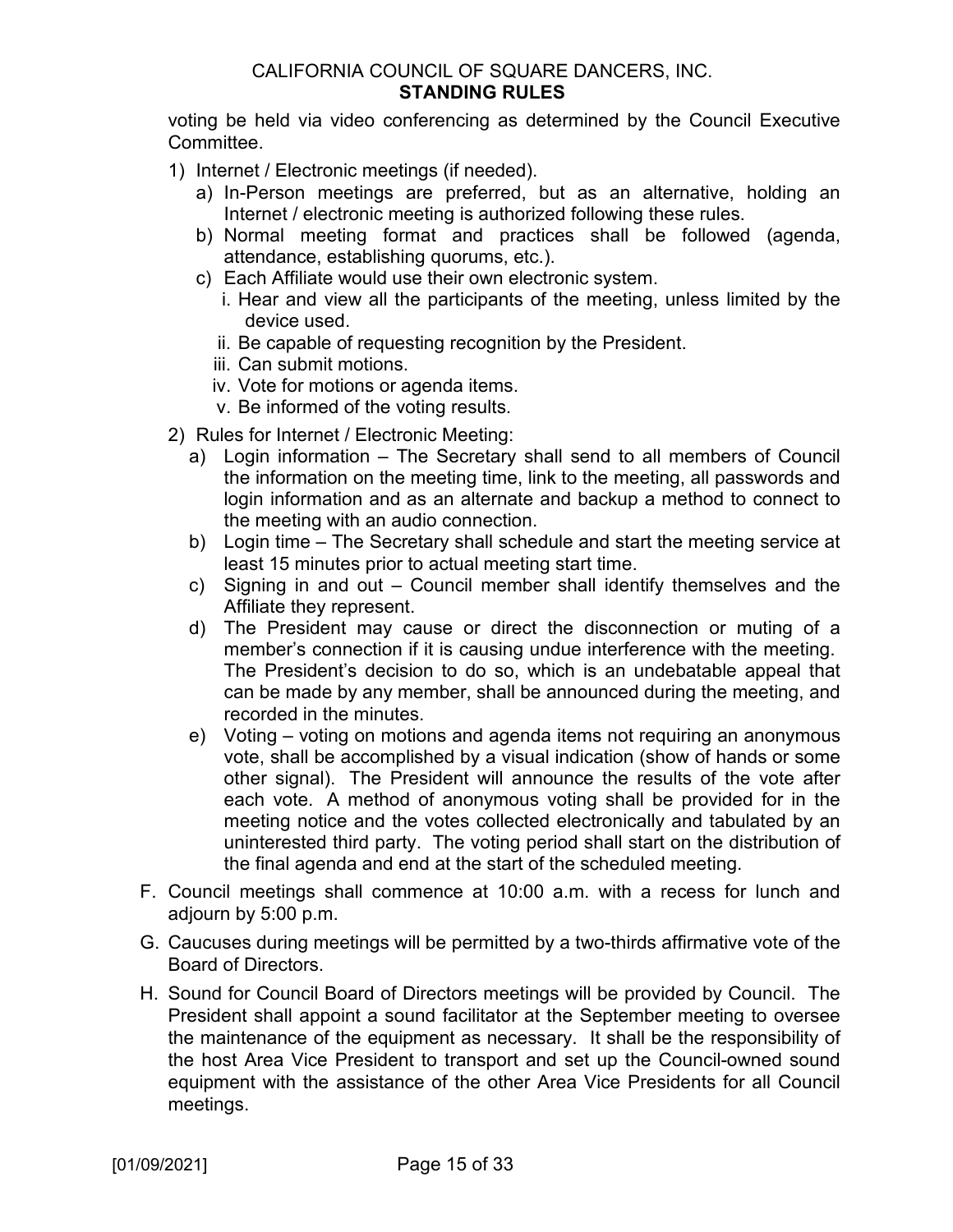- I. Hosting duties shall be detailed within AFFILIATE GUIDELINES FOR HOSTING COUNCIL MEETINGS included as Exhibit B to these Standing Rules.
- J. Routine Officer and Committee reports will be submitted in writing and/or acceptable electronic format within 10 days following the meeting to the Secretary to become a part of the minutes of Council meetings rather than being read during Board of Directors meetings.
- K. REIMBURSEMENT FOR EXPENSES Council will compensate the hosting Affiliate up to \$600.00 for reimbursement of meeting room expenses upon receipt of itemized bills.
- L. REPRESENTATIVE LETTER OF AUTHORIZATION
	- 1) Should an Affiliate's Voting Representative be unable to attend any Board of Directors meeting, said Affiliate shall notify the Council Secretary in writing (electronic message or fax is acceptable) in advance of the meeting identifying its replacement.
	- 2) Each Affiliate Letter of Authorization shall be presented by the Council Secretary to the Board of Directors for approval prior to Roll Call and prior to the seating of the alternate Affiliate Representative at the Board of Directors table.
- M. INSTALLATION CEREMONIES

If an installation ceremony is desired, it shall be performed by a representative of the Council Affiliate Past President's Group. The total installation ceremony will not exceed 10 minutes.

- <span id="page-17-0"></span>7. DUES
	- A. Each Affiliate member of Council shall be assessed annual dues in an amount equal to \$1.00 per insured dancer based on current year's July 31<sup>st</sup> insurance records with a minimum of \$125.00 per year per Affiliate. Annual dues are due as of August 1<sup>st</sup> of each year and shall be payable at the September meeting each year and shall be considered delinquent if not paid by the following January meeting. Dues will cover the calendar year from January 1<sup>st</sup> through December  $31<sup>st</sup>$ .
	- B. An Affiliate will lose all rights and privileges attributable to affiliation with the California Council of Square Dancers, Inc. including voting rights and the privilege to participate in the insurance program for failure to pay dues by the above-established due date.
- <span id="page-17-1"></span>8. BADGES
	- A. Any badge designated as the official badge of the California Council of Square Dancers, Inc. shall be paid for by the individual members of Council who wish to purchase it.
	- B. The Public Relations Director shall be responsible for ordering and distributing badges.
- <span id="page-17-2"></span>9. PUBLICATIONS

Due to the frequent additions and deletions to this list, names of currently recognized publications as approved by the Board of Directors will appear on a list maintained by the Council Secretary. Said list shall be distributed as part of the regular Council Roster distributed by the Council Secretary.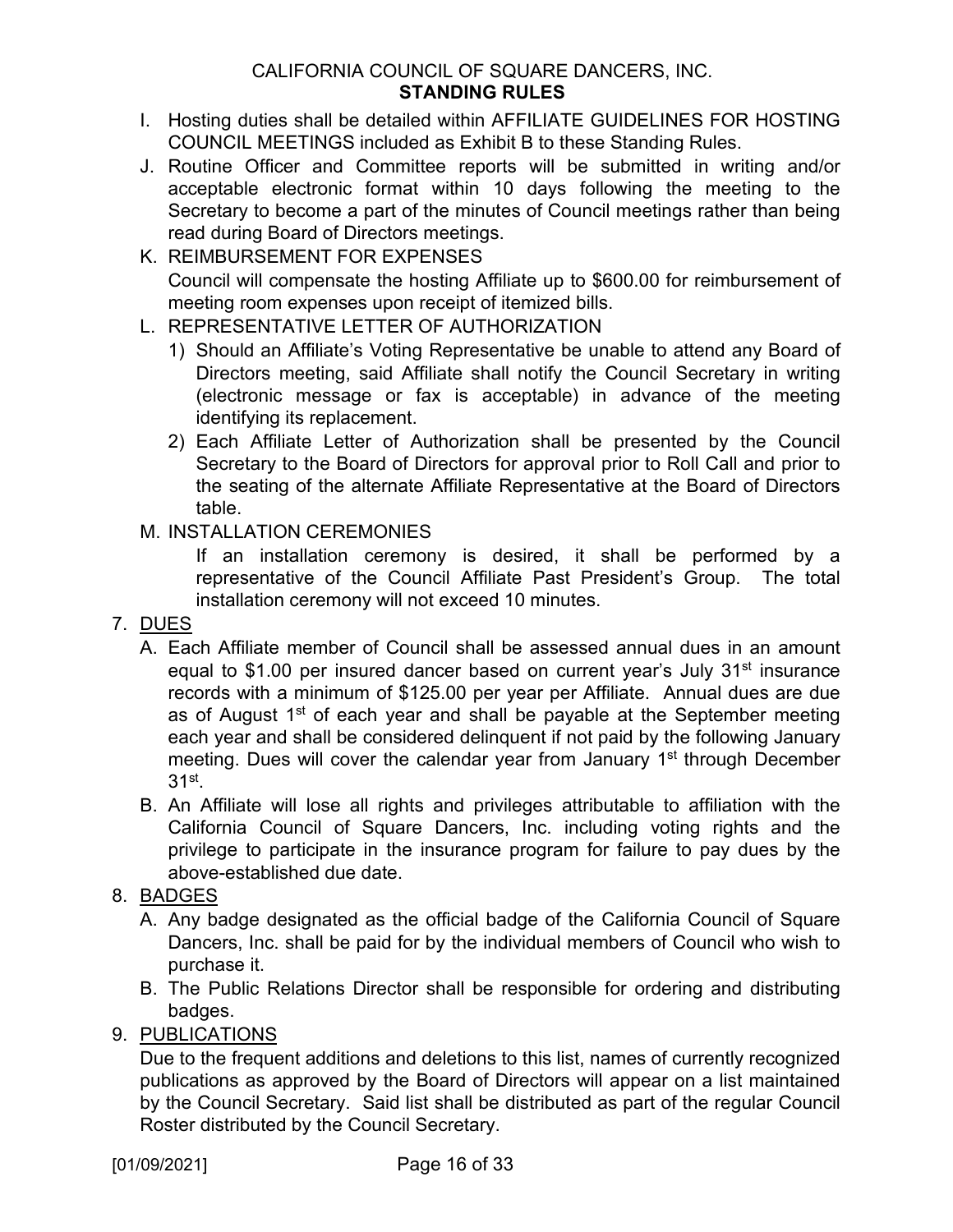#### 10.EFFECTIVE DATES OF COUNCIL PUBLICATIONS

- A. All Council publications shall be issued with the date of adoption imprinted in the lower left-hand corner of each page.
- B. Each time a change is made to a Council publication, the entire page upon which the changed material is located shall be reissued.
- C. The Officer or Chairman responsible for each Council publication shall prepare a list of effective pages for that publication. This list shall record each page by number and the date of its last change as contained in the lower left-hand corner of the page.
- D. The Officer or Chairman shall provide this list of effective pages to the Secretary. Each time a change to the publication is made the responsible Officer or Chairman shall prepare a new list of effective pages and give it to the Secretary.
- E. The Secretary shall maintain the list of effective pages with a copy of each publication and give a copy of the list with each copy of the publication distributed. Each year the lists will be combined into a single consolidated list of effective pages. This combined list shall be published with the minutes of the September Council meeting.
- F. All questions regarding the effective date of a Council publication shall be referred for resolution to the consolidated list of effective pages published with the minutes of the previous September Council meeting, and to the minutes of subsequent Council meetings.

#### <span id="page-18-0"></span>11.STATE AND NATIONAL SQUARE DANCE CONVENTIONS®

- A. California State Square Dance Convention Policy is contained in Exhibit C of these Standing Rules.
- B. Additional State Convention Guidelines adopted by Council are contained in a separate handbook and distributed to all Affiliate members.
- C. Policies for conducting a National Square Dance Convention® will be prepared at such time as it may become necessary to do so.
- D. NATIONAL SQUARE DANCE CONVENTION® GIVEAWAYS
	- 1) The Public Relations Director shall procure approved souvenir pins and/or stickers to be given away as National Square Dance Conventions<sup>®</sup> giveaways and shall distribute them to the Affiliates at the May Council meeting.
	- 2) This rule shall not prohibit the approval of additional giveaways at National Square Dance Conventions® to advertise Council's intention to bid to host future National Square Dance Conventions®.

#### <span id="page-18-1"></span>12.STANDING RULES AMENDMENTS

These Standing Rules may be amended by a two-thirds vote or a majority vote provided notice has been given at the previous meeting.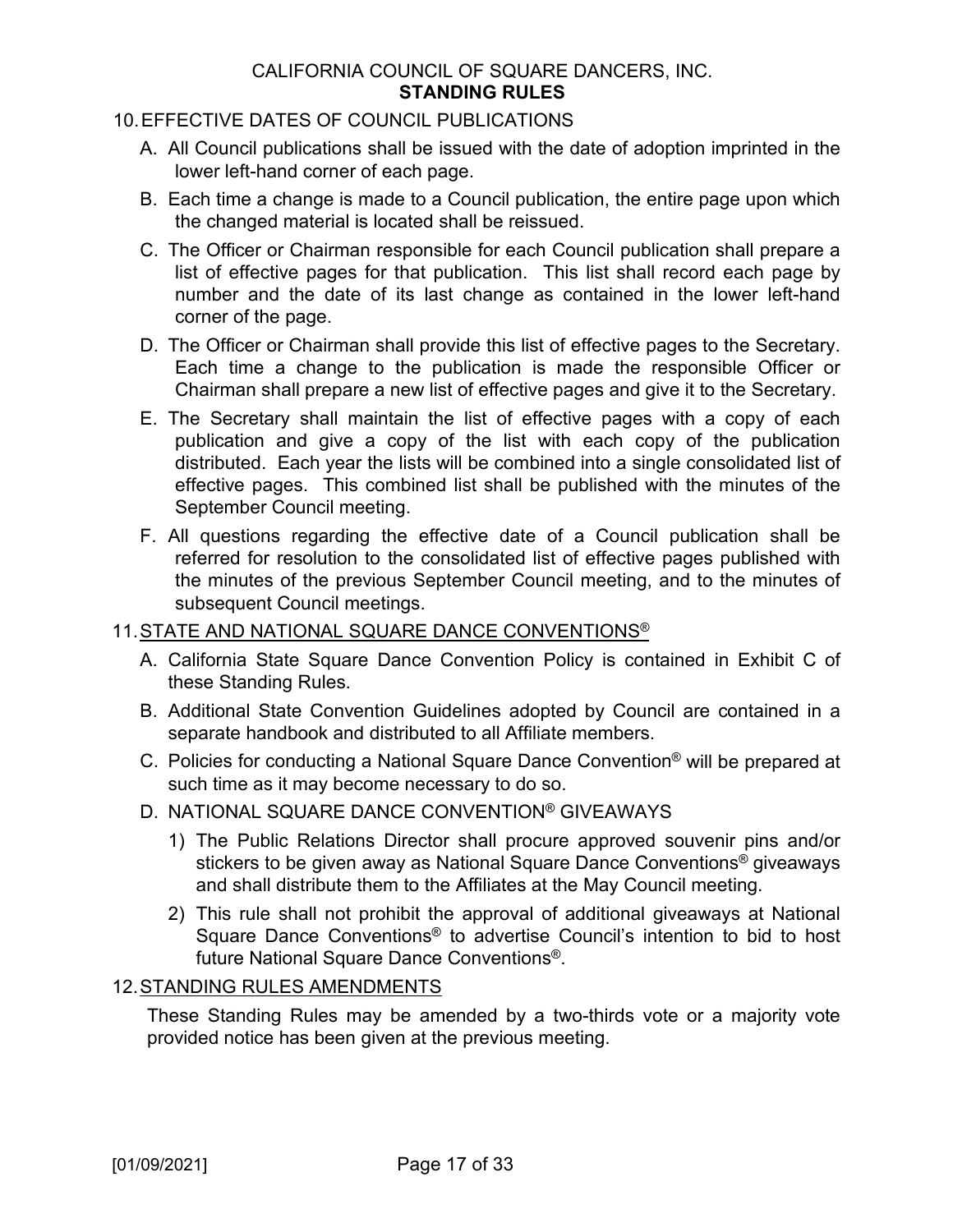#### **CALIFORNIA COUNCIL OF SQUARE DANCES, INC. STANDING RULES EXHIBIT A – CORPORATE FILINGS**

- 1. FEDERAL FILINGS
	- A. IRS Form 1099 Miscellaneous Income
		- (1) Filed annually on the calendar year basis.
		- (2) If \$600.00 or more is paid to any caller, cuer or other independent entity.
	- B. IRS Form 1096 Transmittal of Miscellaneous Income
		- (1) Filed annually on the calendar year basis.
		- (2) If \$600.00 or more is paid to any individual, caller, cuer or other independent entity.
	- C. IRS Form 990 Return of Organization Exempt from Income Tax 990T Exempt Organization Business Income Tax Return
		- (1) Filed by the fifteenth day of the fifth month after the end of the fiscal year.
		- (2) Council's fiscal year ends December  $31<sup>st</sup>$ ; accordingly, the returns are due May  $15<sup>th</sup>$ .
	- D. IRS Form 990T Estimated Income Tax Payment
		- (1) Required to be filed if unrelated business income taxes total \$500.00 or more.
		- (2) Payments are to be deposited with a special coupon at the financial institution where the Council's business account is held.
- 2. STATE FILINGS
	- A. Statement of Domestic Non-Profit Corporation
		- (1) Filed with the Secretary of State.
		- (2) Filed biennially by the end of the calendar month of the anniversary date of incorporation.
		- (3) With an incorporation date of July  $8<sup>th</sup>$  this form is to be filed by July 31<sup>st</sup> of each year.
		- (4) This form may be amended between biennial filings free of charge to reflect changes in the previous filing.
	- B. Form 199 (Exempt Organization Annual Information Statement).
		- (1) Filed annually with the California Franchise Tax Board.
		- (2) Due by the fifteenth day of the fifth month following the end of the fiscal year.
		- $(3)$  Council's fiscal year ends December 31<sup>st</sup>, accordingly, this return is due May  $15<sup>th</sup>$ .
	- C. Form 109 (Exempt Organization Business Income Return)
		- (1) Filed annually with the California Franchise Tax Board.
		- (2) Due by the fifteenth day of the fifth month following the end of the fiscal year.
		- $(3)$  Council's fiscal year ends December 31<sup>st</sup>; accordingly, this return is due May  $15<sup>th</sup>$ .
	- D. Form 100-ES Voucher (Corporate Estimated Tax)
		- (1) Filed with the California Franchise Tax Board.
		- (2) Filed with Form 199 and Form 109.

#### IDENTIFICATION NUMBERS

A. FEDERAL TAX ID NUMBER Maintained by the Treasurer

B. STATE CORPORATE ID NUMBER Maintained by the Treasurer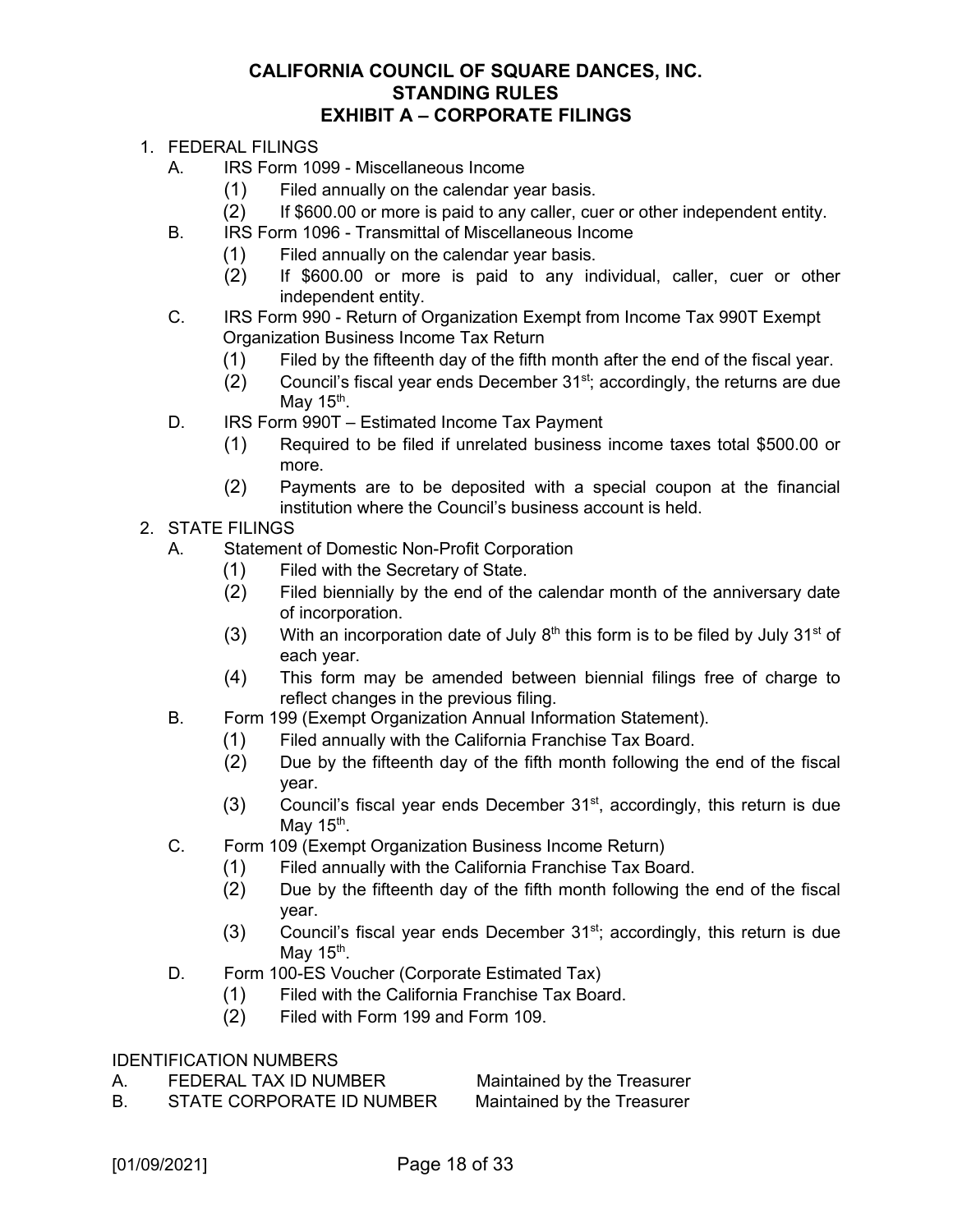#### **CALIFORNIA COUNCIL OF SQUARE DANCES, INC. STANDING RULES EXHIBIT B – AFFILIATE GUIDELINES FOR HOSTING COUNCIL MEETINGS**

#### <span id="page-20-0"></span>AFFILIATE GUIDELINES FOR HOSTING COUNCIL MEETINGS

- 1. Select a convenient, moderately priced, first-class motel/hotel to use as Council headquarters. Consideration should be given to selecting one that can provide facilities for the entire meeting. This is a suggestion, not a requirement.
- 2. At the Council meeting immediately preceding the one you will be hosting, you will distribute an invitation to each member of Council giving the motel/hotel name, location, cost, meeting information (including location of Presidents' and' Dance Promotion Committee meetings), R.V. facilities and any other pertinent information. Print at least 100 extra copies to be given to the Council Secretary to be mailed with the minutes.
- 3. Presidents' and Dance Promotion Committee Meetings: Each of these meetings will require a room with minimum seating for approximately 50 people, room to be available from 7:30 a.m. to 10:00 a.m. The room should have a table and chairs for the Chairman and Secretary. Coffee and cups for self-service are suggested but not required.
- 4. Council Meeting: A room large enough to seat approximately 100 people to be open for the Council meeting from 9:00 a.m. to 6:00 p.m.
- 5. Whenever possible, sound should be set up the day or night before the meeting. If this is not possible, then sound is to be set up at 6:00 a.m. the day of the meeting. Minimum time for sound set-up is two hours.
- 6. Tables for Officers and Affiliate representatives should be arranged in a large square "U." Tables are to be covered with tablecloths and the fronts of the tables are to be draped.
- 7. Seating at the base of the "U" should be as follows: Council President and partner in the center, Parliamentarian and partner to the President's immediate left and Secretary and partner to the President's immediate right. Treasurer and partner seated to the President's right and hosting Affiliate and partner seated to the President's left.
- 8. Affiliates and other Officers will be seated on either side of the "U," all facing the center. Space should be provided for the current Convention Chairman and partner except that at the May meeting, space shall also be provided for the immediate past Convention General Chairman and partner.
- 9. Audience seating should be provided. Part, but no more than half, of the open space in the "U" may be used for this purpose.
- 10. Provisions should be made to serve refreshments at the rest break(s). This should be in the same room whenever possible. This is a suggestion, not a requirement.
- 11. Arrangements must be made to secure the meeting room during the lunch break. Council will provide sound equipment. The Area Vice President will transport the Council sound equipment from the preceding Council meeting to the Council meeting in his area and will be granted access to the meeting hall in sufficient time, with the assistance of the host Affiliate, to set up the sound equipment.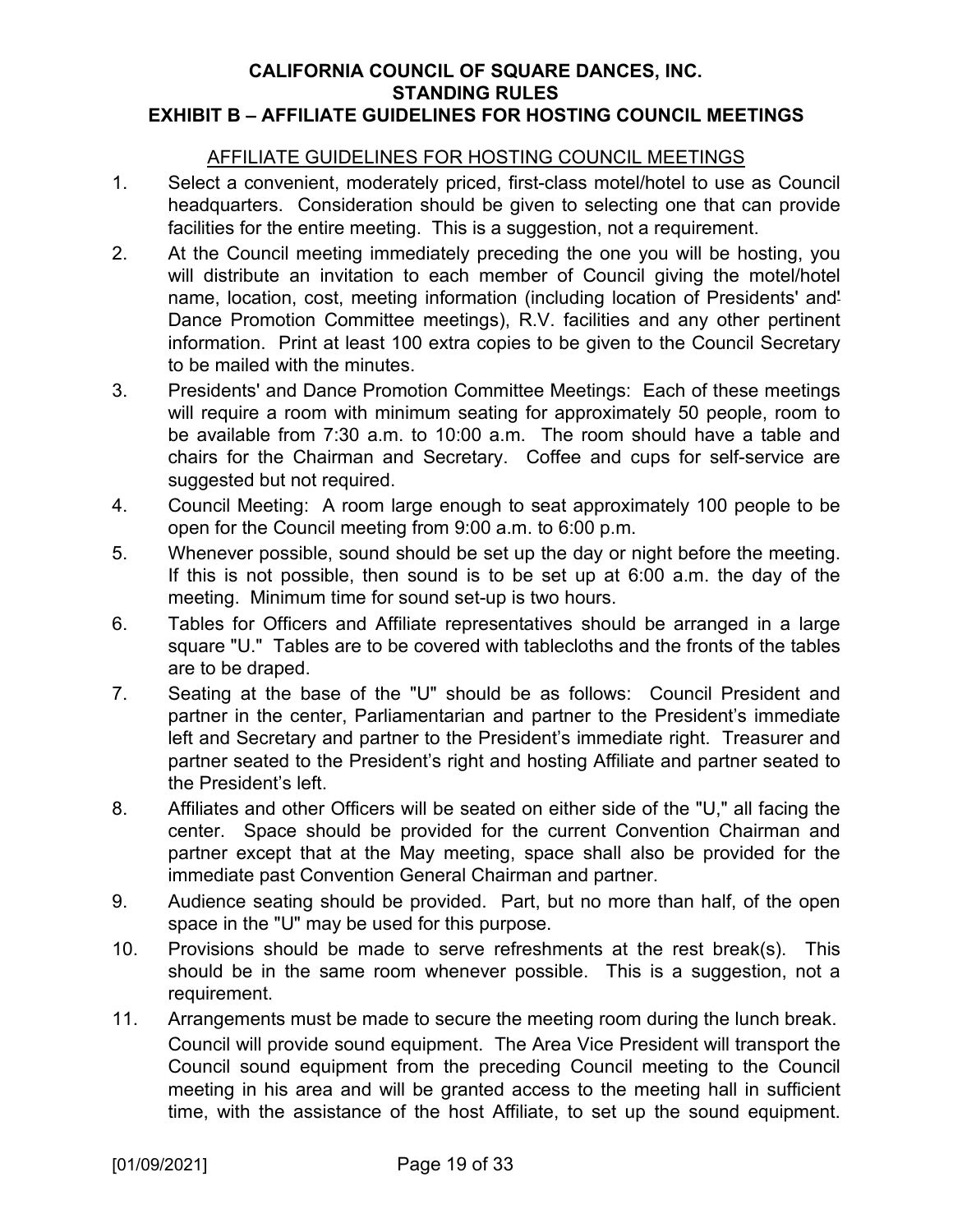#### **EXHIBIT B – AFFILIATE GUIDELINES FOR HOSTING COUNCIL MEETINGS**

- 12. Space for committee meetings should be provided free by the hosting Affiliate if possible. This includes providing meeting space on Friday afternoon and / or evening for Committee "Working Meetings;" for the California State Square Dance Convention Committee; Convention Advisory Committee; and for the Affiliate Past Presidents meetings.
- 13. An after party of any type is not required. It is at the option of the hosting Affiliate.
- 14. All expenses of the current Council meeting are assumed by the hosting Affiliate, except as noted in the Standing Rules.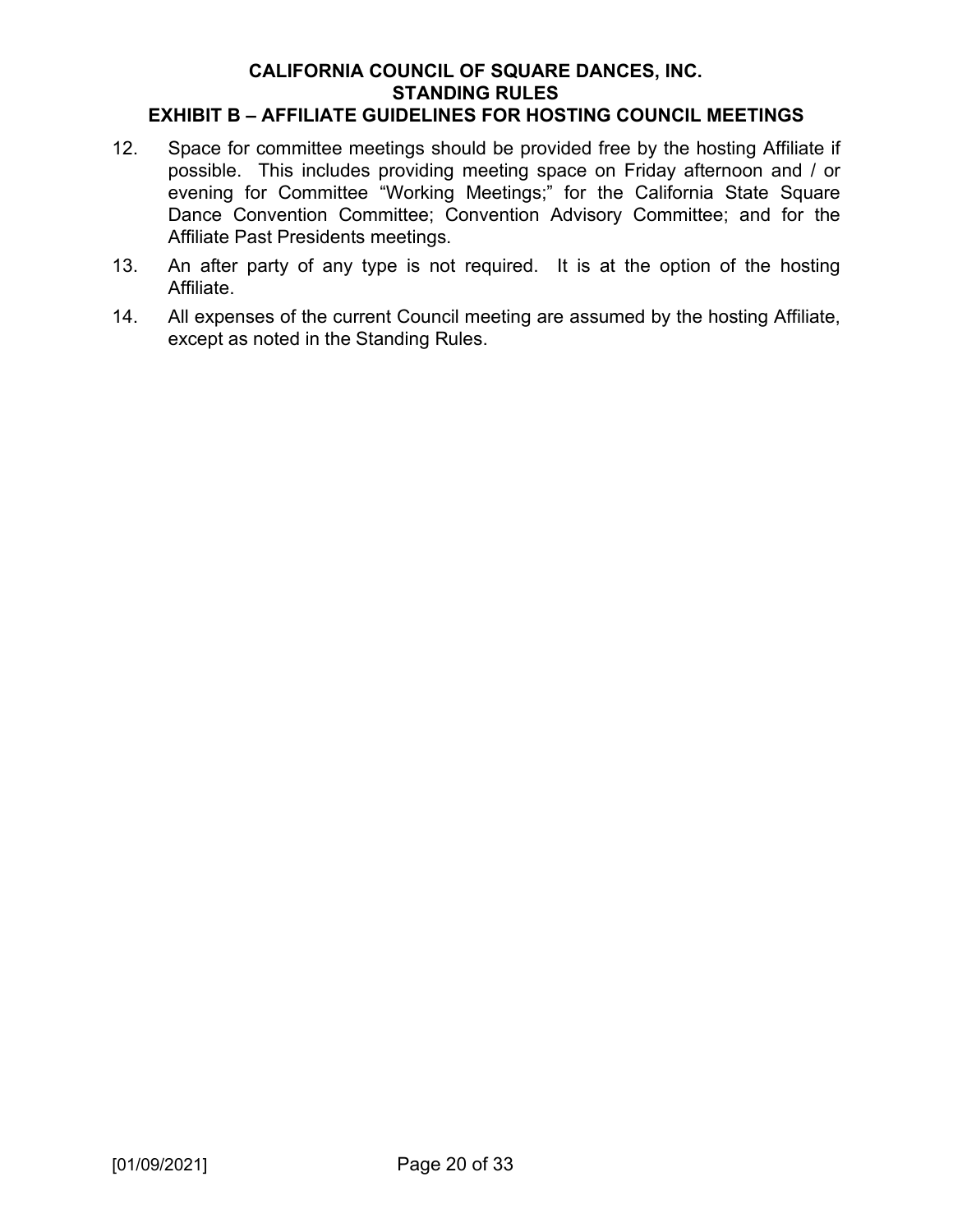#### **CALIFORNIA COUNCIL OF SQUARE DANCES, INC. STANDING RULES EXHIBIT B – AFFILIATE GUIDELINES FOR HOSTING COUNCIL MEETINGS**



Seating Required for up to Two Representatives from Each Council Affiliate (40 Seats), and The Council Officers + State Convention Chairs (up to 26 Seats).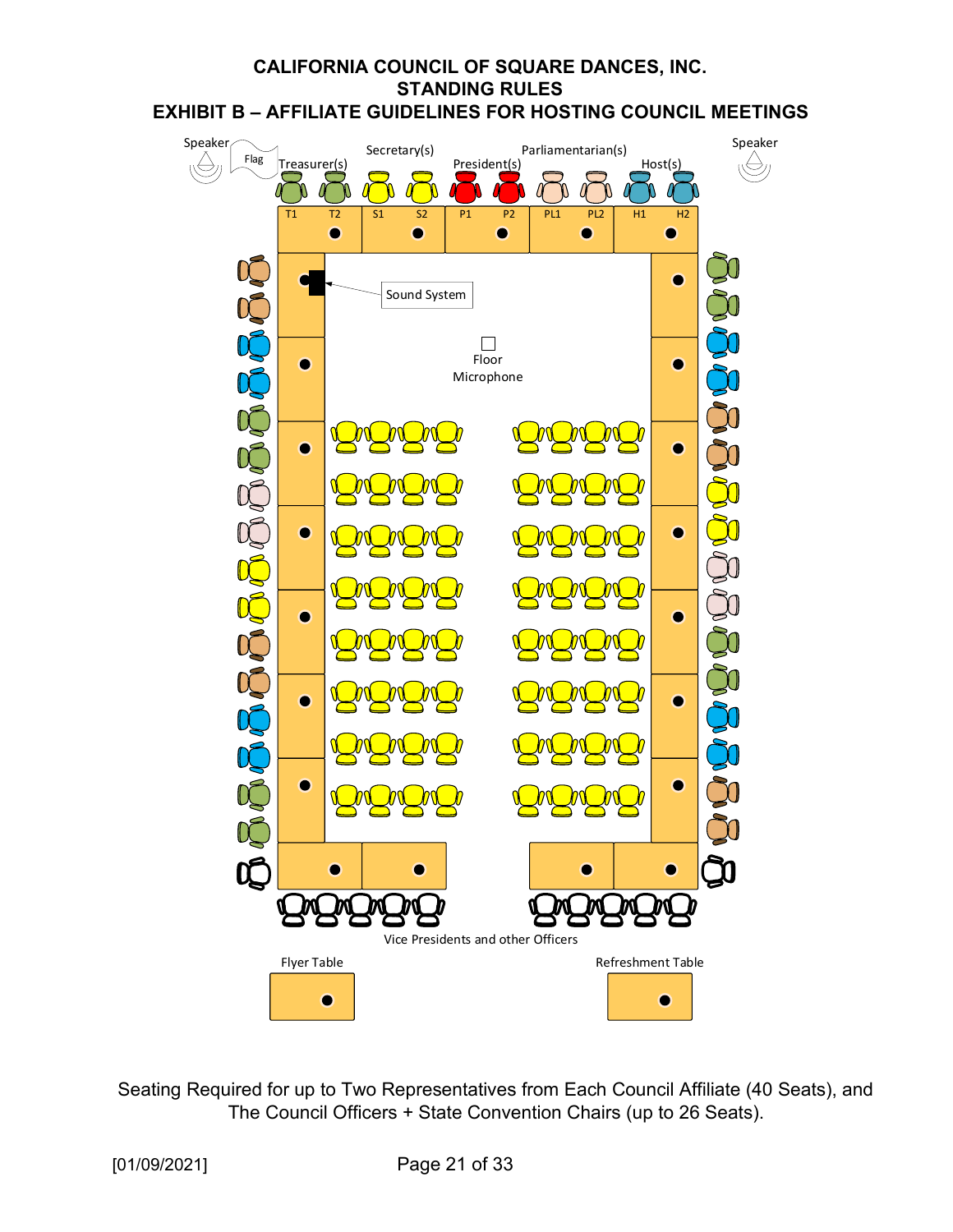#### **TABLE OF CONTENTS**

| <b>ARTICLE I</b>    | <b>PURPOSE</b>                                   | $C-1$ |
|---------------------|--------------------------------------------------|-------|
| <b>ARTICLE II</b>   | COMMITTEE/CONTRACTS [09/12/2015]                 | $C-1$ |
| <b>ARTICLE III</b>  | <b>FINANCIAL/AUDIT</b>                           | $C-3$ |
| <b>ARTICLE IV</b>   | <b>WHEN/WHERE</b>                                | $C-4$ |
| <b>ARTICLE V</b>    | <b>CONVENTION ADVISORY COMMITTEE</b>             | $C-5$ |
| <b>ARTICLE VI</b>   | <b>UNEXPENDED FUNDS</b>                          | $C-6$ |
| <b>ARTICLE VII</b>  | <b>REGISTRATION CLOSING DATES/REFUND POLICY/</b> |       |
|                     | <b>WAIVER</b>                                    | $C-6$ |
| <b>ARTICLE VIII</b> | <b>BOOTHS/CHECKING ACCOUNTS/PETTY CASH/</b>      |       |
|                     | <b>COMP ROOMS [01/11/2014]</b>                   | $C-8$ |
| <b>ARTICLE IX</b>   | <b>CONVENTION RESOURCE GUIDE [05/11/2019]</b>    | $C-9$ |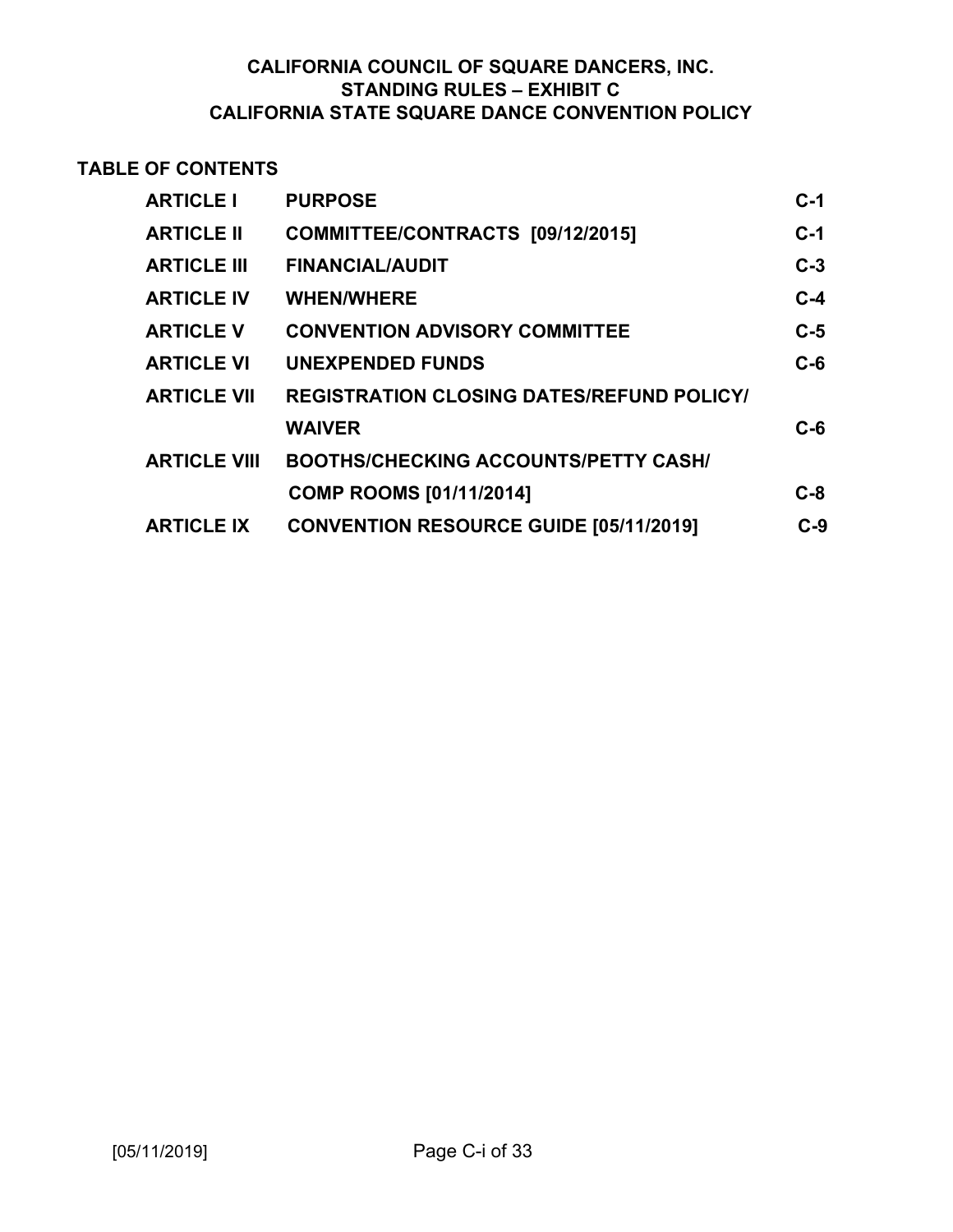#### ARTICLE I

#### PURPOSE

The purpose of the California State Square Dance Convention shall be to: (1) present an event that is different and distinct from other festivals; and (2) promote all aspects of square dancing.

#### ARTICLE II

#### COMMITTEE/CONTRACTS

- Section 1. The California State Square Dance Convention Committee is a special committee of the California Council of Square Dancers, Inc., and shall be subordinate to the California Council of Square Dancers, Inc., Board of Directors.
- Section 2. The following definitions shall apply throughout the Convention Policy and Guidelines:
	- A. Completed Convention. The completed convention shall be defined as the immediate past convention. The completed convention shall retain this status until the final report has been given to Council.
	- B. Active Convention. The active convention shall be defined as the next convention. The active convention shall retain this status to its closing.
	- C. Working Conventions. The working conventions shall include the active convention and the convention following the active convention.
	- D. Awarded Conventions. The awarded conventions shall include the conventions following the working conventions for which general chairmen and sites have been approved.
- Section 3. The California State Square Dance Convention General Chairman shall be elected by a majority vote of the voting members present and voting at the May Council meeting 35 months prior to the convention. A candidate for California State Square Dance Convention General Chairman shall have been either a prior General Chairman or Co-Chairman of a State Square Dance Convention or have served as a Chairman or Co-Chairman of a festival or have been determined qualified and recommended by the Convention Advisory Committee. Only one person of a candidate couple needs to have served in the qualifying position to qualify for California State Square Dance Convention General Chairman. [05/11/2019]

It is highly recommended that the Chairman be selected from the area that is going to host the Convention. [09/10/2011]

Candidate(s) shall submit a written resume to the California Council of Square Dancers, Inc. for the position of General Chairman at the January Council meeting 51 months prior to the convention. [05/08/2010]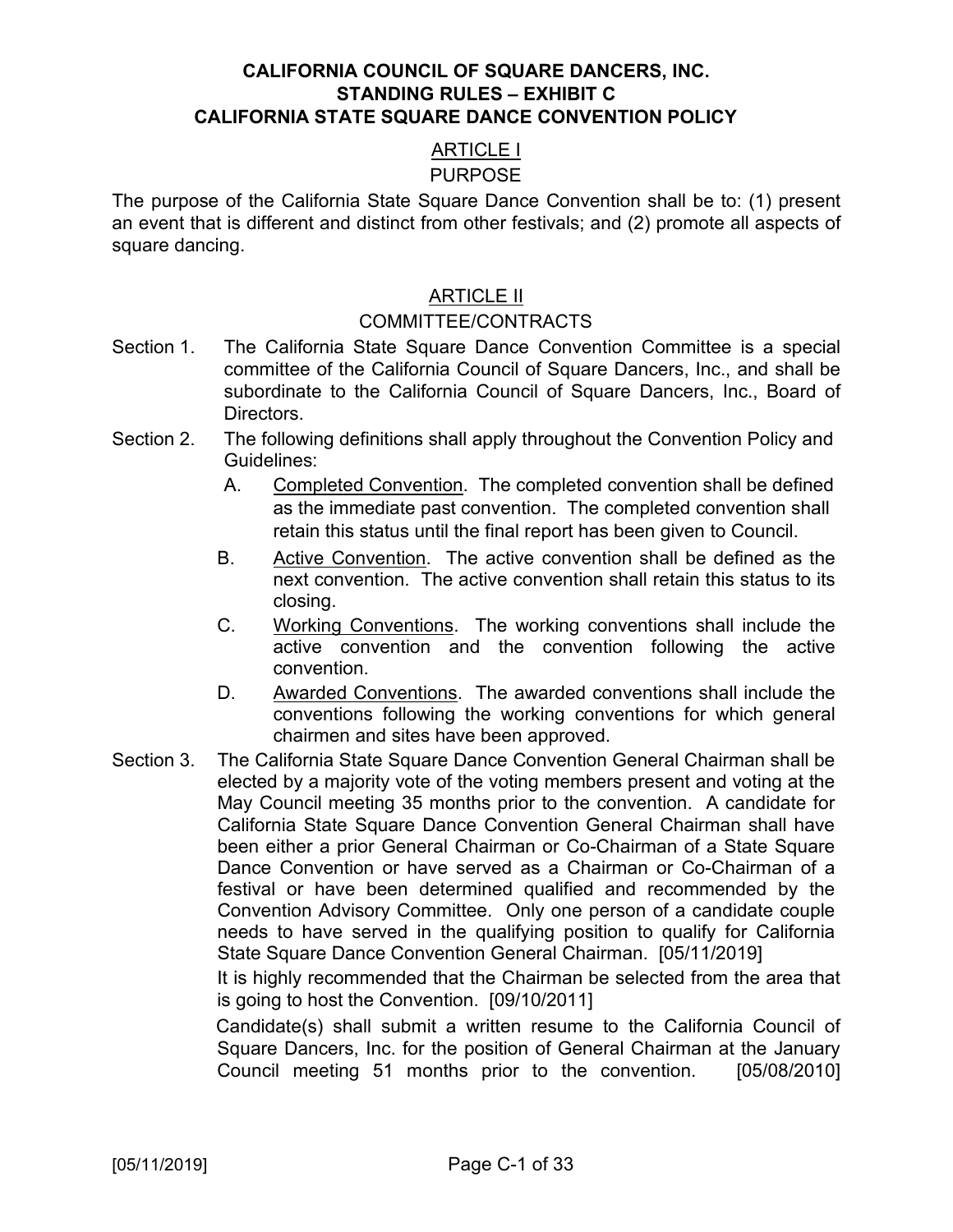If the Convention General Chairman should not be able to continue his duties and must resign, the Convention Advisory Committee shall be responsible for recommending a new Convention General Chairman to Council. Such recommendations will be made at the next Council meeting with the election of the Convention General Chairman being done at the same Council meeting.

Section 4. The Convention General Chairman shall present for approval by the Board of Directors the following chairmen: The Co-Chairman, Treasurer with written résumé, Assistant Treasurer, Pre-Registration Chairman, At-Door Registration Chairman, Advisor, and any additional committee members who will be accepting money on behalf of the convention. Council must approve any replacements:

> The balance of the committee chairmen shall be selected by the Convention General Chairman and, if necessary, approved by the Board of Directors, not later than 15 months prior to the convention. [05/11/2019]

Section 5. The Convention General Chairman shall present a budget in the Council approved format for Council approval (including income and expenses) no later than 27 months prior to his convention. Council shall approve any variations from the accepted budget. [05/08/2010]

> Each convention chairman, with an approved budget, shall submit a full financial report at each Council meeting, including to-date income, expenses (both encumbered and actual), and updated potential surplus and/or loss. The report shall also include any revision to the approved budget in excess of \$1000. [05/11/2019]

- Section 6. The Convention General Chairman shall submit a sound bid to Council for approval no later than 11 months prior to the convention.
- Section 7. The Convention General Chairman shall send a letter of invitation offering complimentary ribbons to Past Council Presidents, Past Convention General Chairmen, and Special Gold Card recipients no later than 12 months prior to the convention. [05/11/2019]
- Section 8. The Convention General Chairman shall request insurance coverage for the State Convention, in accordance with the requirements of the Convention facilities through the Council's Insurance Chairman no later than five months prior to the convention.
- Section 9. At the January Council meeting prior to the convention, the Convention General Chairman shall meet with the next Convention General Chairman to discuss transfer of inventory items at the conclusion of the current convention by the respective chairmen. [05/08/2010]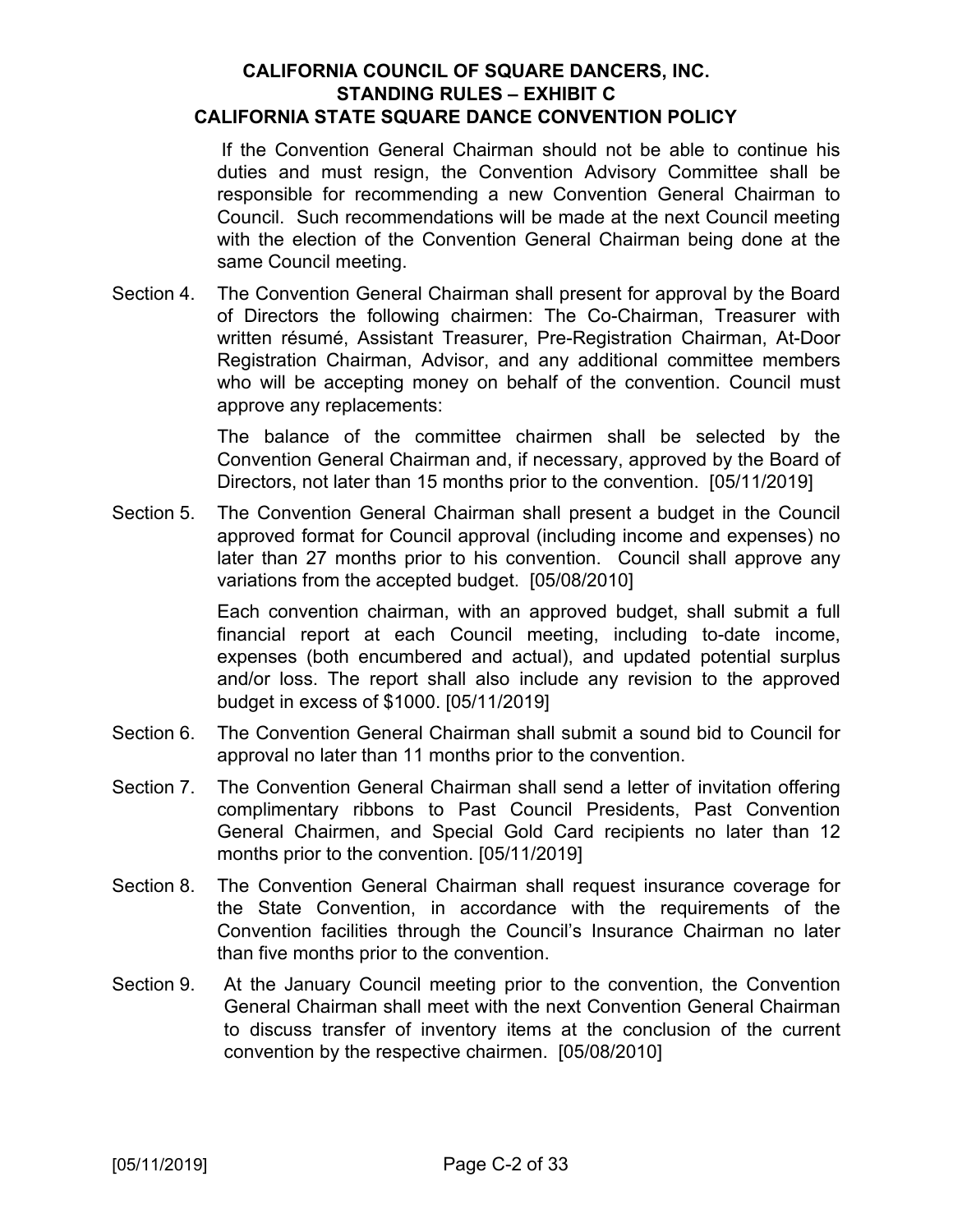- Section 10. All State Convention contracts must be reviewed and approved by the Convention Advisory Committee prior to implementation and must be signed by the Convention General Chairman. In addition, the contract reserving the facilities must be recommended by the Convention Advisory Committee for approval of the Board of Directors (see Convention Policy Article IV, Section 4). All expenditures above the approved budget must be submitted to Council for approval. [09/12/2015]
- Section 11. The Convention General Chairman must abide by the time schedule listed in Article XI – Convention Time Schedule.
- Section 12. The Friday night of Council weekend will be limited to the active Convention for meetings, with no other convention meetings being held that night. Should the active Convention choose to not hold a meeting on Friday night then the working Convention may hold a meeting. [05/11/2019]
- Section 13. Subject to the restriction in section 13, a convention committee may hold a convention meeting at any time after approval of the Convention General Chairman by the Board of Directors. [02/14/2009]
- Section 14. The General Chairman will select Committee people at his discretion, making every attempt to include dancers in good standing from affiliates throughout the state. [05/11/2019]
- Section 15. Revisions to current State Convention Policy & Guidelines will become effective on May 1 after they have been approved by Council. The "Working Conventions" on May 1 and all future Conventions will be governed by these revisions.

#### ARTICLE III

#### FINANCIAL/AUDIT

- Section 1. The Council President shall appoint an audit committee at the May Council meeting to conduct an audit of the books and to report to Council as soon as possible but no later than seven months after convention.
- Section 2. The Council Treasurer shall receive from the Convention Committee the names, addresses and social security numbers of all those individuals to whom \$600.00 or more is paid to any caller, cuer, or other independent entity as detailed within Standing Rule Section 5 – TREASURER and Exhibit A – CORPORATE FILINGS). [05/08/2010]
- Section 3. The California Council of Square Dancers, Inc. may make necessary changes, assign delegate responsibility, replace, or add to the Convention Committee, format, program or any schedule when such action has been first referred to the Convention Advisory Committee and upon the Convention Advisory Committee's recommendation to Council, and which are voted on at regular or special Council meetings.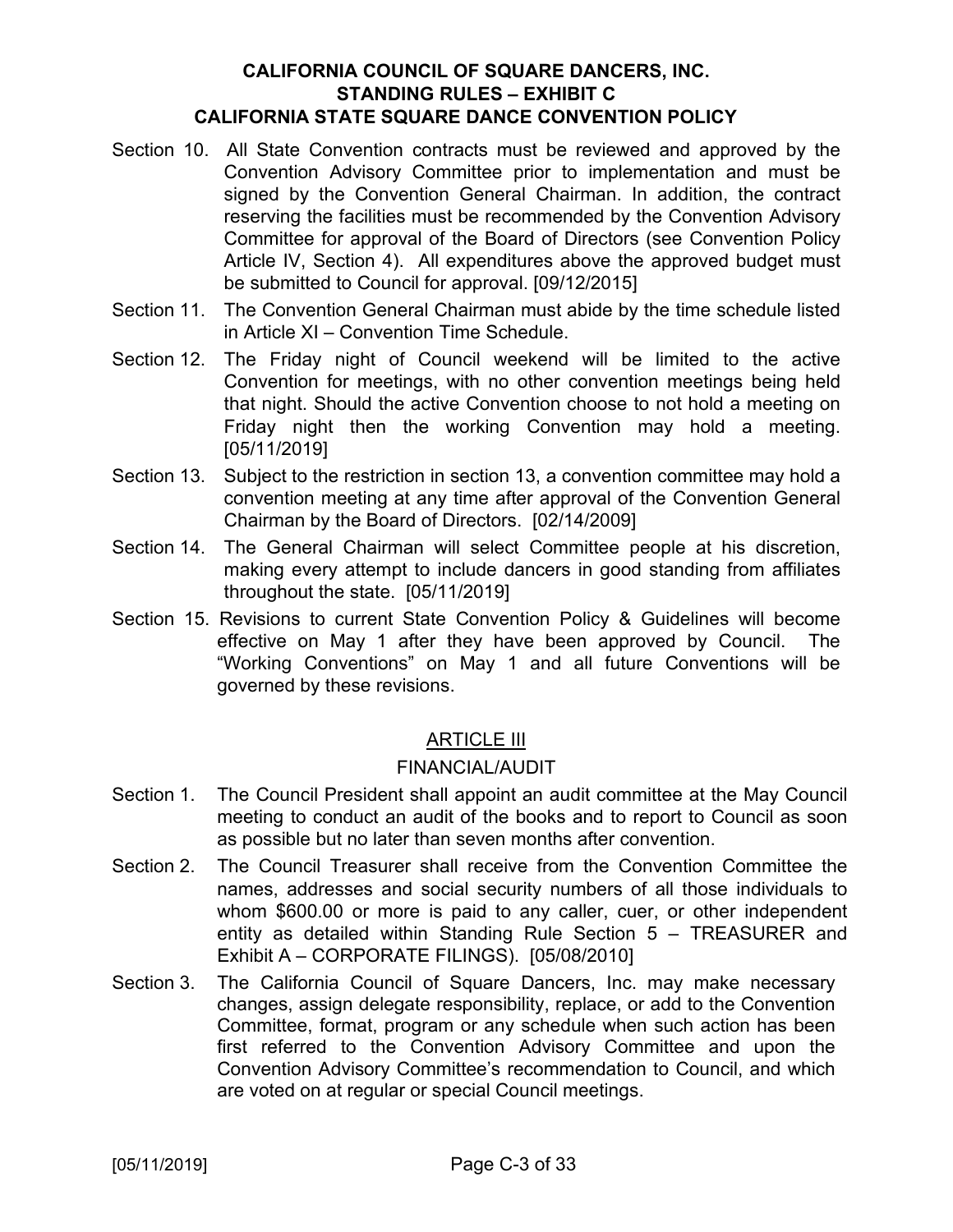#### ARTICLE IV WHEN/WHERE

- Section 1. The California State Square Dance Convention shall be conducted so as to conform to the Bylaws of the California Council of Square Dancers, Inc., and Federal and California laws.
- Section 2. The California State Square Dance Convention shall be held on the weekend containing the third Saturday in April. Deviations from this date shall be in the event Easter or Passover conflicts with this date or when facilities are not available. [05/11/2019].
- Section 3. The Convention site shall be selected no later than **31** months in advance and held in each of the three areas of the State, rotating from the Central area to the Southern area to the Northern area. [05/11/2019]

The General Chairman of the Awarded Convention shall recommend to the Convention Advisory Committee one or more sites for selection and approval by the Board. No site may be approved by the Board of Directors unless it has been examined and recommended by the Convention Advisory Committee and appears on the list of approved sites maintained by the Chairman of the Convention Advisory Committee. [05/11/2019]

Section 4. Contracts for Convention sites shall be signed by the Council President upon recommendation of the Convention Advisory Committee and approval of the Board of Directors. Tentative contracts shall be of a general nature specifying the maximum halls available and the total availability. No specific times shall be stated. Final contracts shall be signed by the Council President.

#### ARTICLE V CONVENTION ADVISORY COMMITTEE

Section 1. The California State Square Dance Convention Advisory Committee shall be made up from all Past California State Square Dance Convention General Chairmen beginning with 1972. The Committee shall follow up on recommendations of Convention sites and update the guidelines for conducting California State Square Dance Conventions. There shall be a minimum of five active past California State Square Dance Convention General Chairmen on the Committee; if less than five, the Council President shall appoint replacements with the approval of the existing Convention Advisory Committee members.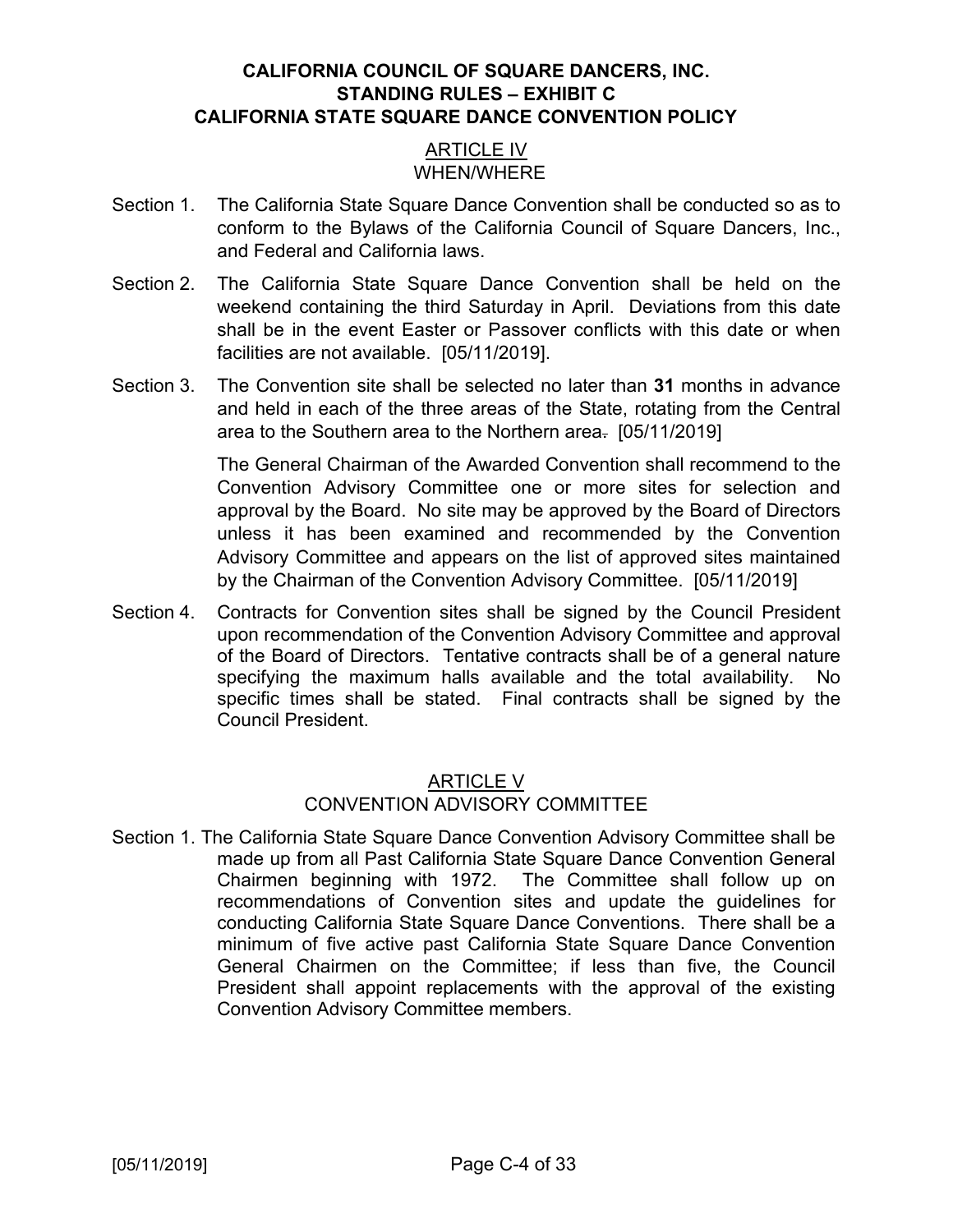Active participation in the Convention Advisory Committee shall be defined as attending at least one Convention Advisory Committee meeting each calendar year. Failure to participate in at least one Convention Advisory Committee meeting each calendar year will result in automatic loss of membership on the Convention Advisory Committee. It shall be the responsibility of the Convention Advisory Committee Chairmen to maintain a roster of attendance at Committee meetings and to report any absences to the Board of Directors / Council President to determine eligibility to maintain Committee membership.

- Section 2 The Convention Advisory Committee Chairman shall furnish a current list of names and addresses of the Past State Convention General Chairmen, Past Council Presidents, and Special Gold Card recipients to the Working State Convention General Chairman no later than 15 months prior to the convention. The Chairman of the Convention Advisory Committee will be responsible for updating this list on an annual basis. [05/11/2019]
- Section 3. The immediate Past California State Square Dance Convention General Chairman shall become the Chairman of the Convention Advisory Committee at the conclusion of the September Council meeting following his convention. If the immediate Past Convention General Chairman is unable to fulfill this position, the Convention Advisory Committee will elect a chairman from its membership no later than the September Council meeting following his convention. [05/08/2010]
- Section 4. The awarded Convention General Chairman shall select an advisor from the active members of the California State Square Dance Convention Advisory Committee.

#### ARTICLE VI UNEXPENDED FUNDS

- Section 1. Unexpended delegate registration funds returned to Council are to be allocated as follows:
	- A. For the promotion of square dancing, Council will retain 60 percent.
	- B. The remaining 40 percent will be allocated to the member affiliates of the California Council of Square Dancers, Inc. as follows:
		- 1) Ten percent of these fees will be allocated equally among member affiliates.
		- 2) Thirty percent of these fees will be allocated among member affiliates according to the percentage of delegates registered, who have themselves specifically indicated as coming from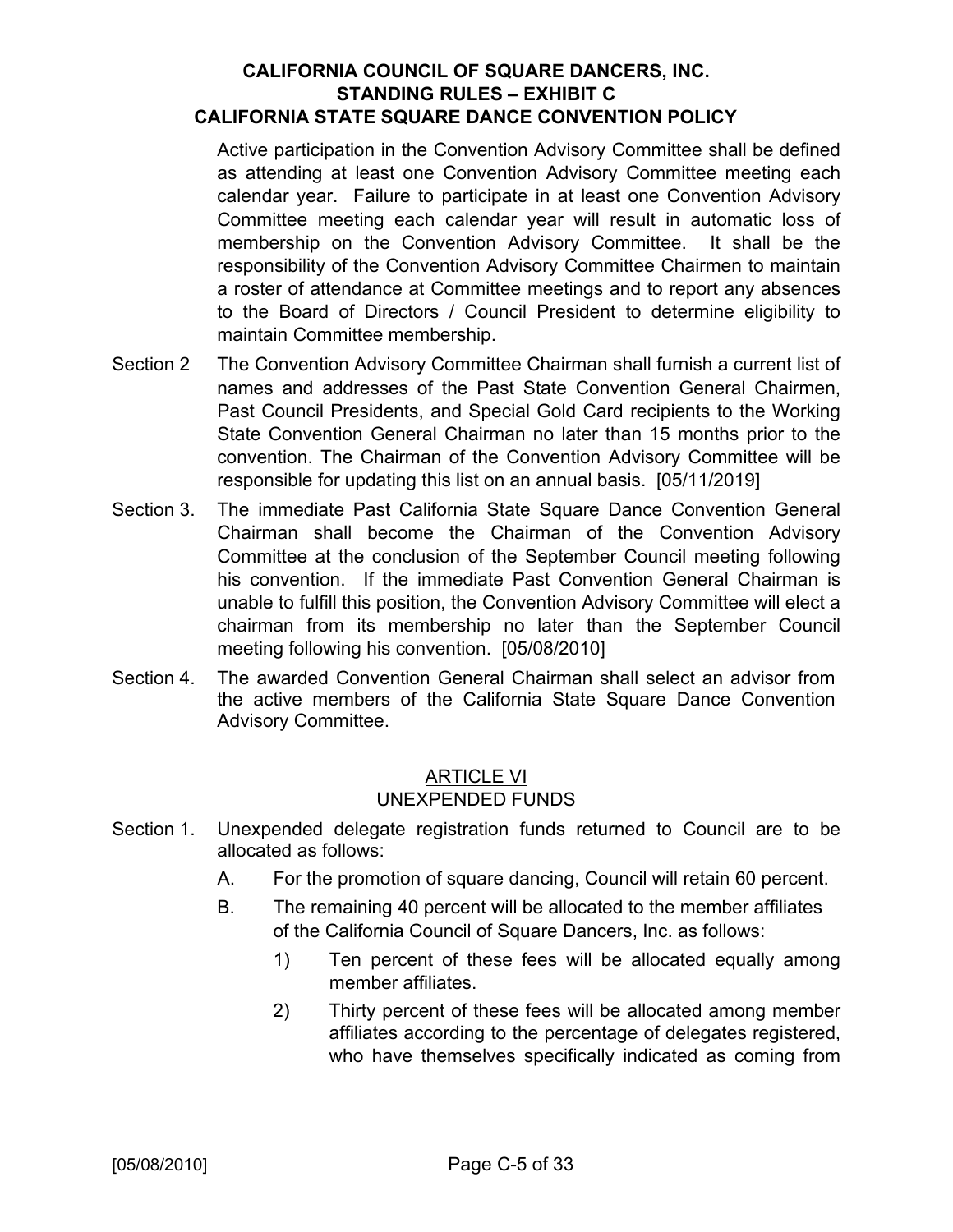Associations. This portion shall also be known as "Dancer Days." Club/Association affiliation must be hand-entered on the registration forms to earn Dancer Day credit; forms with pre-printed/pre-stamped affiliate representation will not be recognized. [05/11/2019]

Section 2. In the event of a loss, the Board of Directors of the California Council of Square Dancers, Inc. shall determine how the debt will be terminated.

#### **ARTICLE VII**

#### REGISTRATION CLOSING DATES/REFUND POLICY/WAIVER

- Section 1. The registration fee and closing date for accepting pre-registrations will be set by the Convention Committee and approved by Council no later than 26 months prior to the Convention.
- Section 2. Three levels of registration pricing shall be established: early bird, preregistration, and at-door. All early bird prices shall apply at the discretion of the General Chairman. Pre-registration prices shall apply from the close of early bird registration to the opening of the current active convention. No pre-registration deadline set in advance of the opening of the current active convention shall be published. At-door prices shall apply during the hours of the active convention.
- Section 3. The following policy will apply to requests for Convention registration fee refunds:
	- A. Up to the close of advanced registration full refund less a processing fee per registered delegate (dancer); [05/12/2012]
	- B. From the opening day of the Convention forward: No refund except at the discretion of the General Chairman.
	- C. This policy shall only apply to registration fee refunds and shall not apply to any other request for refunds including refunds of payments for RV reservations.
	- D. Each convention's registration flyer shall include this cancellation policy, except that the policy regarding at-convention registrations in paragraph C shall state only that there will be no refunds.
	- E. Requests to rollover convention registration fees to a future convention can only be rolled to the next calendar year convention and will only be granted with the approval of the current General Chairman. [05-/11/2019]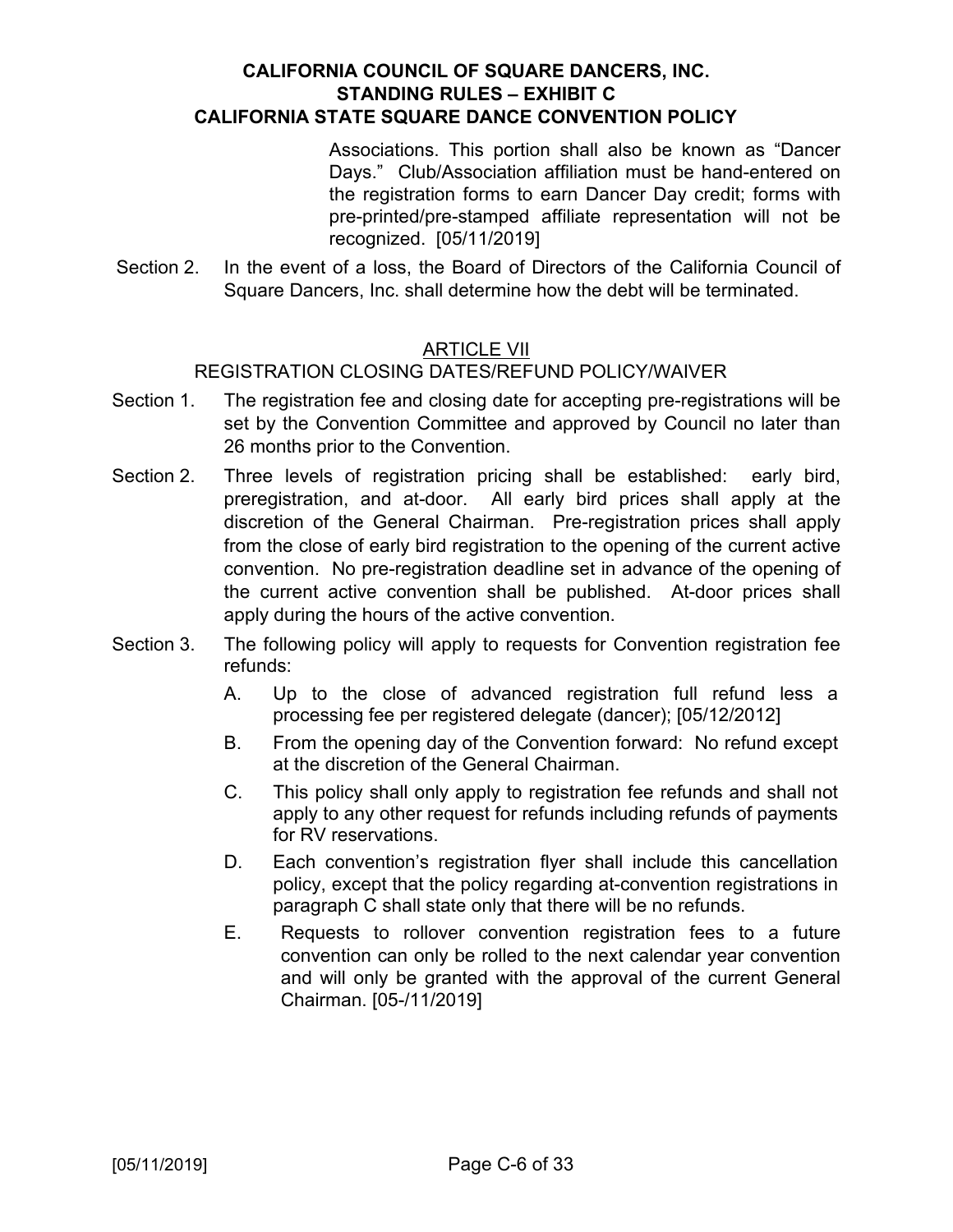- Section 4. No expenses or fees shall be paid to any participants singularly or in groups, except as approved by the Board of Directors. The registration fee shall be waived as follows:
	- A. Paid entertainers and their partner/spouse will pay no registration fee. Scheduled unpaid entertainers and their partner/spouses will pay one-half of the registration fee in place at the time they register. Entertainers not performing will pay the full registration fee in place at the time they register. [05/11/2019]
	- B. Gold card holders or lifetime pass holders (defined as Past Council Presidents, Past Council Convention General Chairmen and others as designed by the Board of Directors shall pay no registration fee.
	- C. The registration fee may be waived for those participants not directly connected with square dance activities who will contribute to the Convention program or its related requirements.

#### ARTICLE VIII

#### BOOTHS / CHECKING ACCOUNTS / PETTY CASH / COMP ROOMS

- Section 1. Commercial booths: A commercial booth space is defined as a 10' x 10' space. Booth space shall be allocated as deemed appropriate by the Convention General Chairman and/or their Vendor Chairman. The Active Convention Vendor Chairman will accept reservations for the following year on the condition that the reservations and fees are remitted by the exhibitor within 30 days after the notice of reservation is mailed. [05/11/2019]
- Section 2. Checking accounts in the names of the California Council of Square Dancers, Inc. – Southern Convention, California Council of Square Dancers, Inc. – Central Convention, and California Council of Square Dancers, Inc. – Northern Convention shall be maintained for each of the three area conventions at Chase Bank in city or cities as selected by the Council Treasurer. At the close of each convention's books there shall be left in the appropriate checking account a balance of \$3,500 to be turned over to the next convention in their area 29 months prior to the said convention. These accounts shall not be moved without Council approval. [01/09/2021]
- Section 3. The Council Treasurer shall set up a petty cash advance fund of \$500 for use by the third year awarded Convention General Chairman in advance of receipt of his regular checking account. These funds can be used by the third year awarded Convention General Chairman for early advance expenses such as stationery, postage, phone, etc. The third year awarded Convention General Chairman shall establish accountability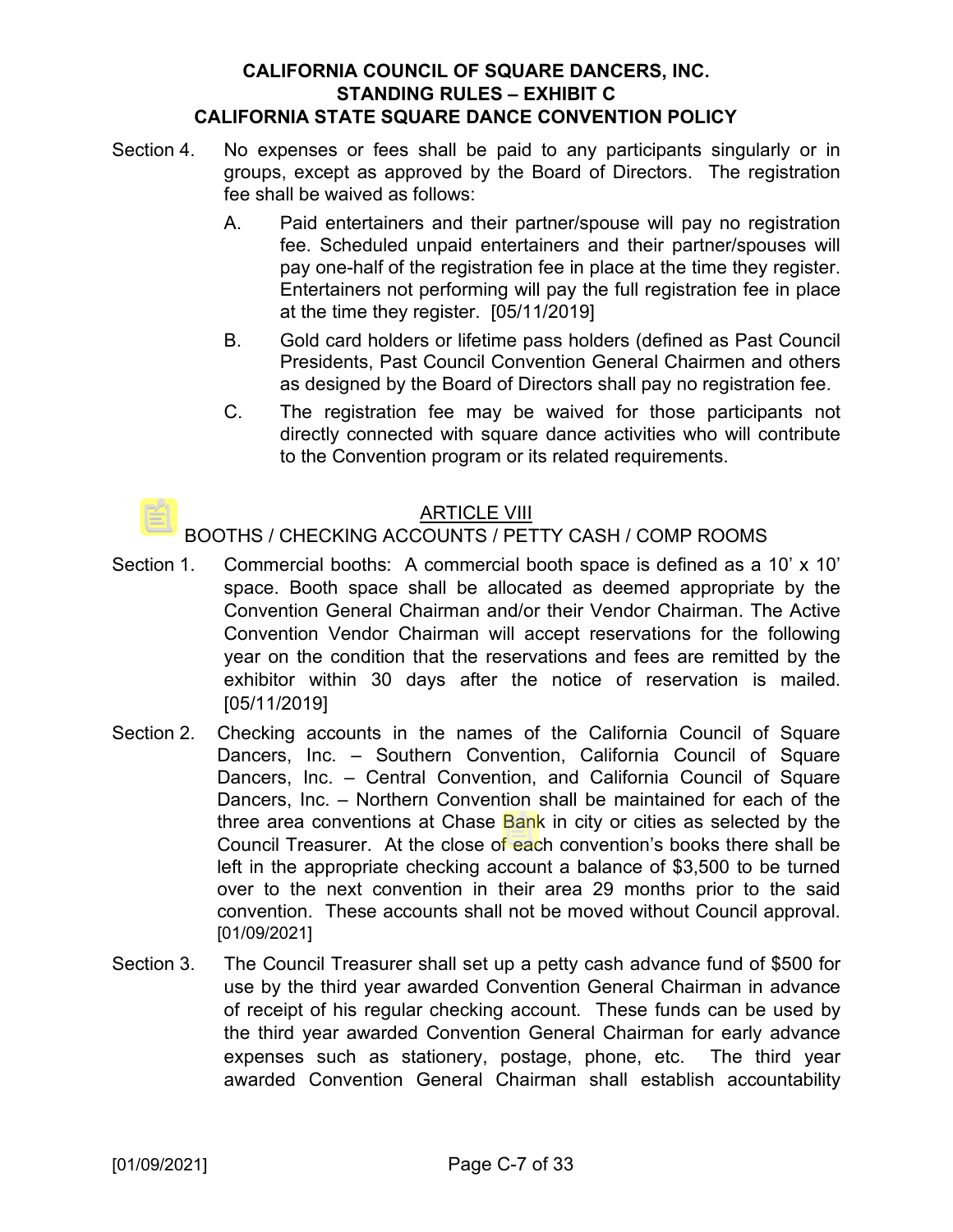#### procedures for use of these funds. The petty cash advance shall be repaid to Council prior to the final report.

- Section 4. All checks drawn on these Convention accounts require the signatures of two Convention committee members; except that no two members of the same family may sign any check. [01/14/2012]
- Section 5. Square dancing shall be programmed using CALLERLAB programs.
- Section 6. Callers, cuers, and instructors to be programmed at a California State Square Dance Convention shall be selected by the General Chairman.
- Section 7. Dated material: All material such as fliers, correspondence, and any other pieces of written material distributed shall be dated when printed. Documents will be dated as adopted.
- Section 8. Depending on space availability, there may or may not be a separate program for solo dancers, but a table shall be provided for the solo dancers with "solo" ribbons available.
- Section 9. Advertising for Awarded Conventions shall be subject to the following:

[01/11/2014]

- A. Awarded Conventions Committee Members may wear Convention badges denoting their positions, and the dates and locations of their Conventions as soon as they are acquired. Commemorative badges may be sold to anyone interested at the discretion of the General Chairman. [05/11/2019]
- B. Awarded Conventions General Chairmen may be introduced at any time other Council elected officers are recognized. [01/11/2014]
- C. Awarded Conventions may prepare a poster board or banner and flyer advertisements for display at appropriate times. [01/11/2014]
- D. Awarded Conventions may begin all forms of advertising immediately upon award of the Convention. Such advertising may include media advertising, flyer distribution, badge and mascot displays. [01/11/2014]
- E. Awarded Conventions may commence the solicitation of registrations immediately upon receipt of the Convention checkbook from the preceding odd or even year Convention – approximately 17 months prior to the Convention in accordance with ARTICLE VIII
- F. Awarded Conventions, Convention official outfit may be worn by anyone, once approved by the Convention Committee. [01/11/2014]
- G. All printed convention advertising materials (website, flyers, banners, signage, etc.) shall include the wording "Convention sponsored by the California Council of Square Dancers, Inc." [05/11/19]